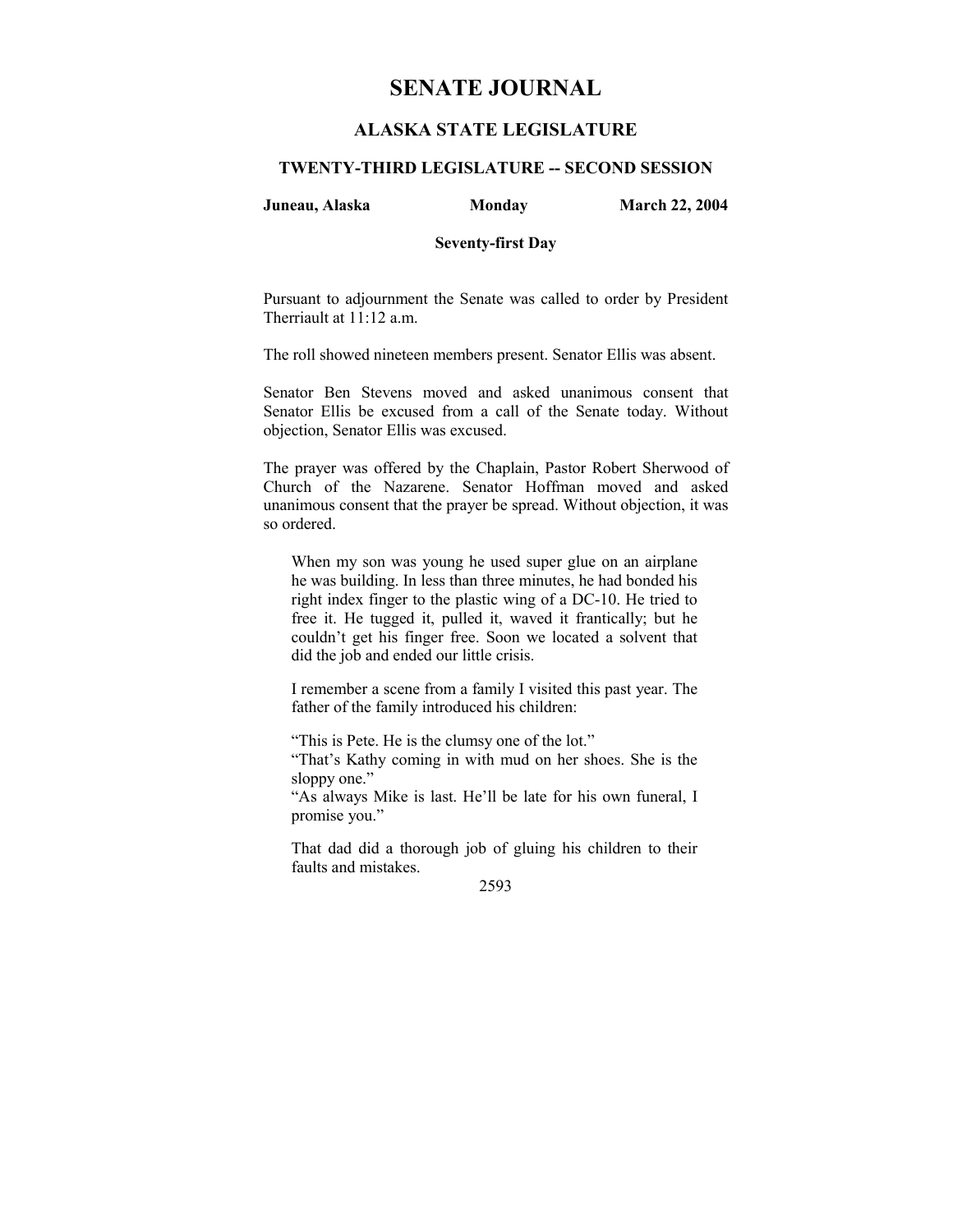People do it to us and to those we love all the time. They remind us of our failures, our error, our sins and they don't let us live them down. Like my son trying desperately to free himself from the model plane, there are people who try to free themselves from their past. They would love a chance to begin again.

When we don't let people forget their past, when we don't forgive, we glue them to their mistakes and refuse to see them as more than something they have done. However, when we forgive, we gently pry the doer of the hurtful deed from the deed itself. And we say that the past is just that  $-\text{past} - \text{over}$ and done with.

God does what we are unable to do or what those around us don't want to do or are unable to do for us. When we accept His forgiveness, He separates us from our sins. "As far as the east is from the west," the psalmist says, which means as far as you can imagine, that offense will be wiped away, blotted out.

The good news, the very good news, of the gospel is that we don't have to remain in bondage, glued to our sins. The healing power of God is ours for the asking, promising freedom and the loving embrace of a Father who forgets our past and clothes us for a new day, a new life, and a new future. Amen.

Senator Davis led the Senate in the Pledge of Allegiance.

#### **Certification**

Senator Ben Stevens moved and asked unanimous consent that the journals for the sixty-eighth through seventieth legislative days be approved as certified by the Secretary. Without objection, it was so ordered.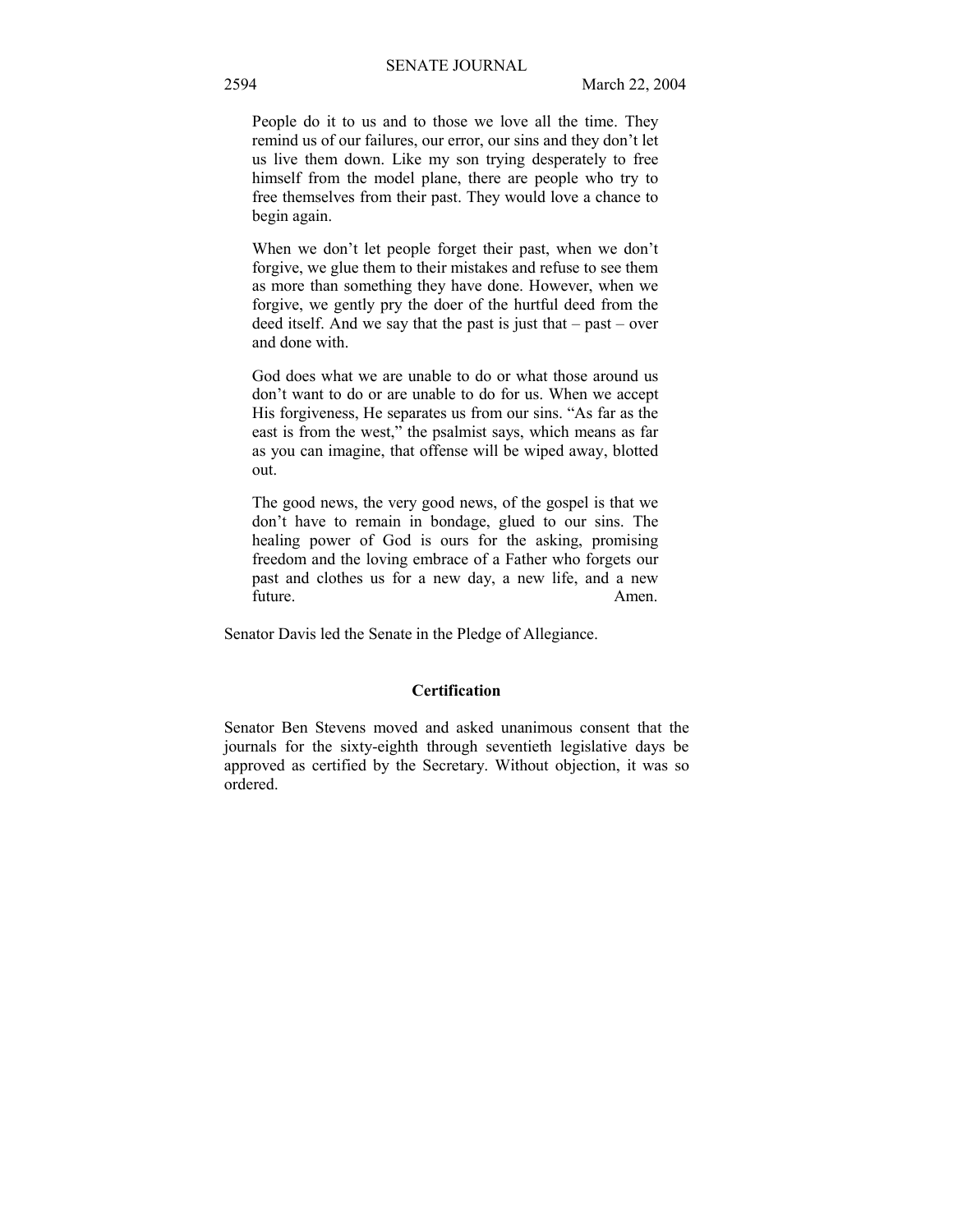#### **Messages from the Governor**

#### **SB 265**

Message dated March 17 and received March 19 was read, stating the Governor signed the following bill and transmitted the engrossed and enrolled copies to the Lieutenant Governor's Office for permanent filing:

> CS FOR SENATE BILL NO. 265(RES) "An Act relating to the schedule of proposed oil and gas lease sales and to a related report to the legislature; and providing for an effective date."

> > Chapter 8, SLA 2004 Effective Date: March 18, 2004

#### **SB 266**

Message dated March 17 and received March 19 was read, stating the Governor signed the following bill and transmitted the engrossed and enrolled copies to the Lieutenant Governor's Office for permanent filing:

> SENATE BILL NO. 266 "An Act approving an interim classification by the commissioner of natural resources closing certain land within the area of the proposed Bristol Bay (Alaska Peninsula) competitive oil and gas areawide lease sale to oil and gas exploration licensing and shallow natural gas leasing; and providing for an effective date."

> > Chapter 9, SLA 2004 Effective Date: March 18, 2004

## **Communications**

The following report is on file in the Office of the Secretary of the Senate: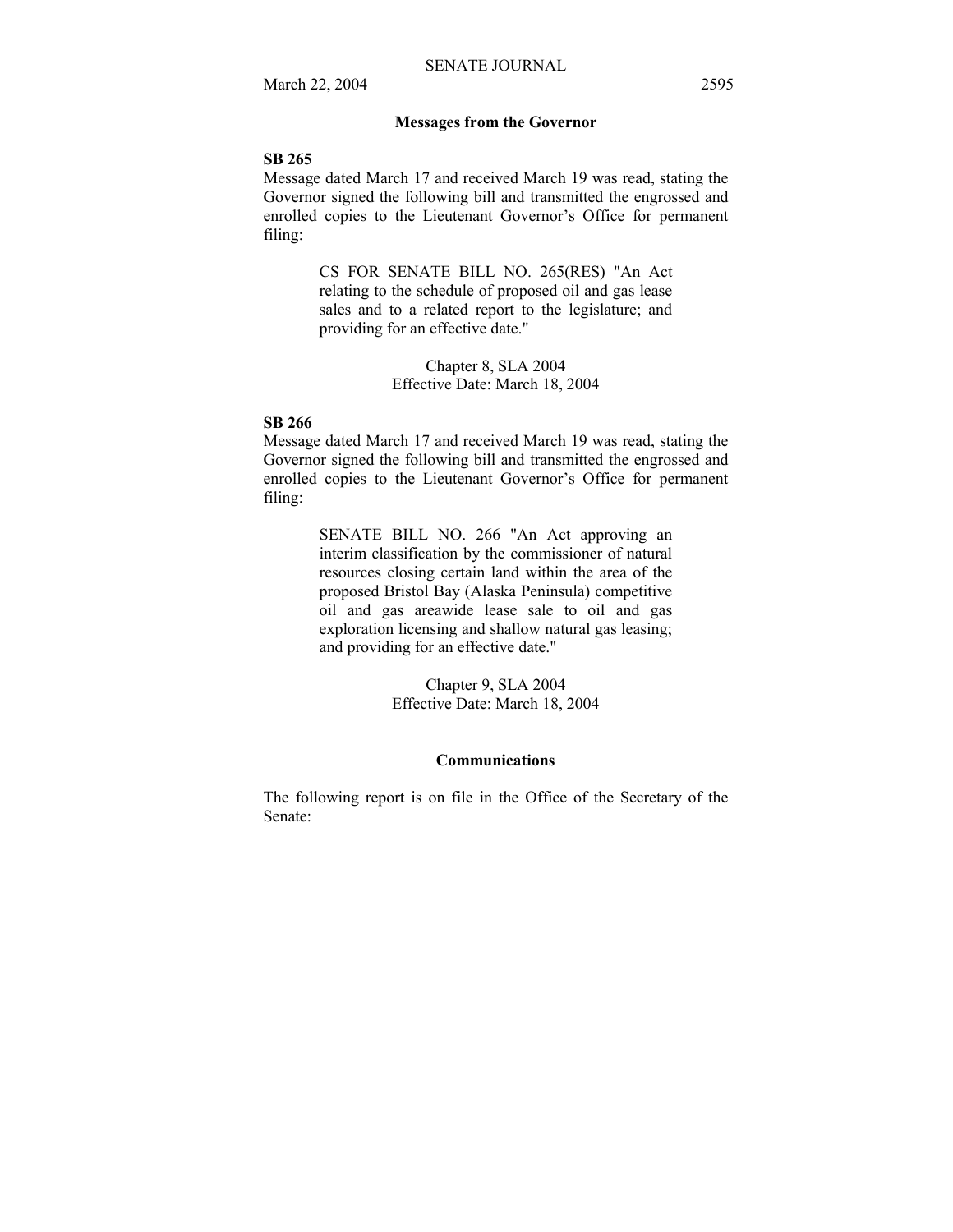Status of Brown Bears and Other Natural Resources in the McNeil River State Game Sanctuary and Refuge in 2003 from Kevin Duffy, Commissioner, Department of Fish and Game in accordance with AS 16.20.041(f)

#### **Standing Committee Reports**

Reports dated March 19 were read, stating:

In accordance with AS 39.05.080, the Senate Resources Committee reviewed the following and recommends the appointments be forwarded to a Joint Session for consideration:

#### **Alaska Commercial Fisheries Commission**  Commissioner Frank M. Homan – Juneau

**Alaska Royalty Oil and Gas Development Advisory Board**  Charles E. Cole - Fairbanks Kenneth O. Stout - Anchorage

#### **Oil and Gas Conservation Commission**

John K. Norman – Anchorage

There were no stated objections to the confirmation of any of the named individuals by committee members. This does not reflect an intent by any of the members to vote for or against the individuals during any further sessions.

Signing the reports: Senator Ogan, Chair; Senator Wagoner, Vice Chair; Senators Ben Stevens, Seekins, Elton.

## **SB 273**

The Finance Committee considered SENATE BILL NO. 273 "An Act relating to the Alaska Seafood Marketing Institute, the seafood marketing assessment, the seafood marketing tax, and the seafood product tax; and providing for an effective date" and recommended it be replaced with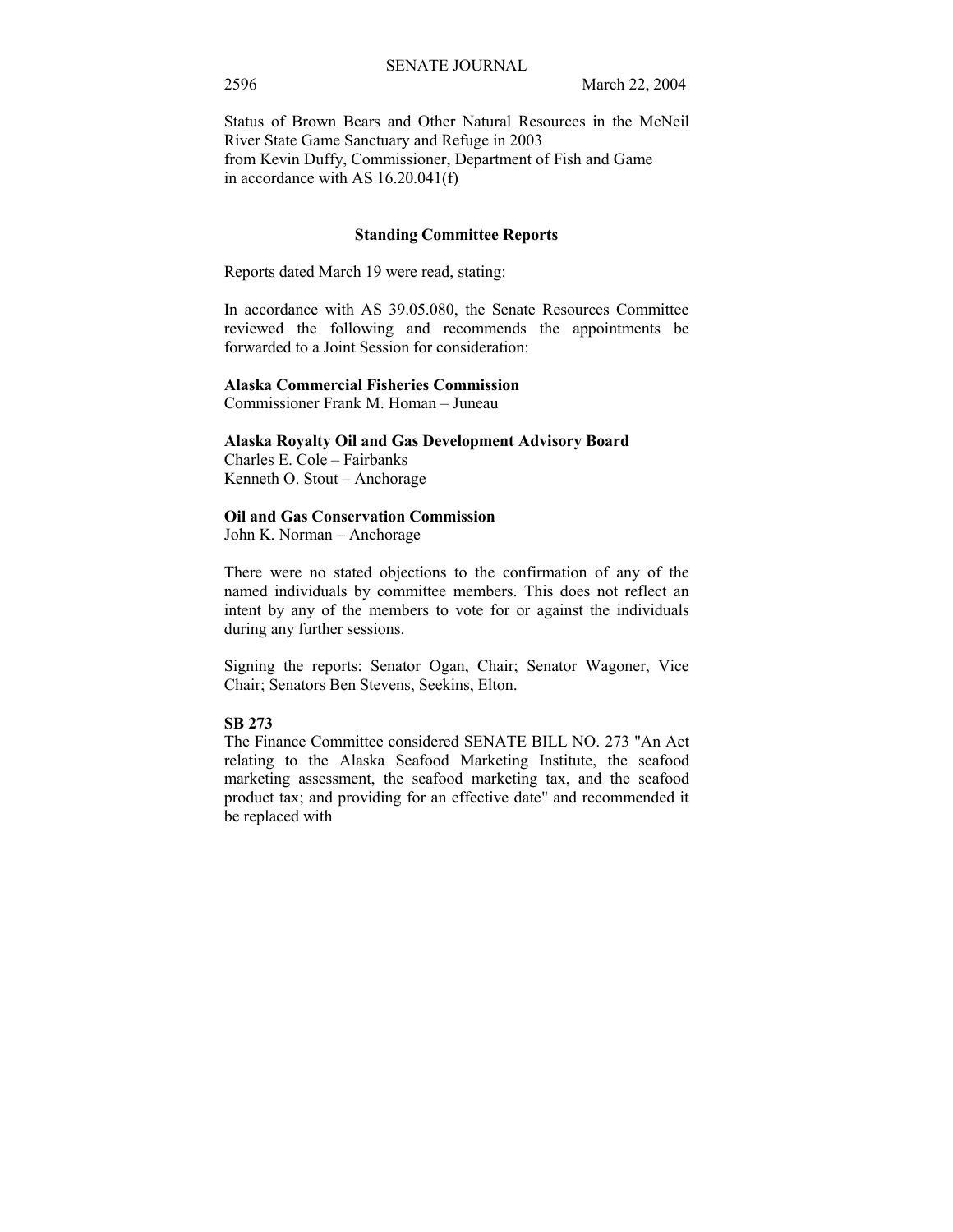CS FOR SENATE BILL NO. 273(FIN) "An Act amending the size, membership, and powers of the board of directors of the Alaska Seafood Marketing Institute and making a corresponding change in the quorum requirement; authorizing the establishment of the seafood marketing assessment at a rate of 0.5 percent or 0.6 percent of the value of seafood products produced; providing for an election to retain, terminate, or increase the seafood marketing assessment; providing for the repeal of the salmon marketing tax and provisions related to the salmon marketing tax; and providing for an effective date."

Signing do pass: Senator Wilken, Cochair; Senators Dyson, Ben Stevens. Signing no recommendation: Senator Green, Cochair; Senators Hoffman, Olson, Bunde.

The following fiscal information was published today: Fiscal Note No. 3, indeterminate, Department of Revenue

Fiscal information forthcoming.

The bill was referred to the Rules Committee.

#### **SB 274**

The Finance Committee considered SENATE BILL NO. 274 "An Act relating to the housing assistance loan fund in the Alaska Housing Finance Corporation; creating the housing assistance loan program; repealing loans for teacher housing and providing for loans for multifamily housing; making conforming amendments; and providing for an effective date." Signing do pass: Senators Green, Wilken, Cochairs; Senators Dyson, Hoffman, Ben Stevens. Signing no recommendation: Senators Olson, Bunde.

The following previously published fiscal information applies: Fiscal Note No. 1, zero, Department of Revenue

The bill was referred to the Rules Committee.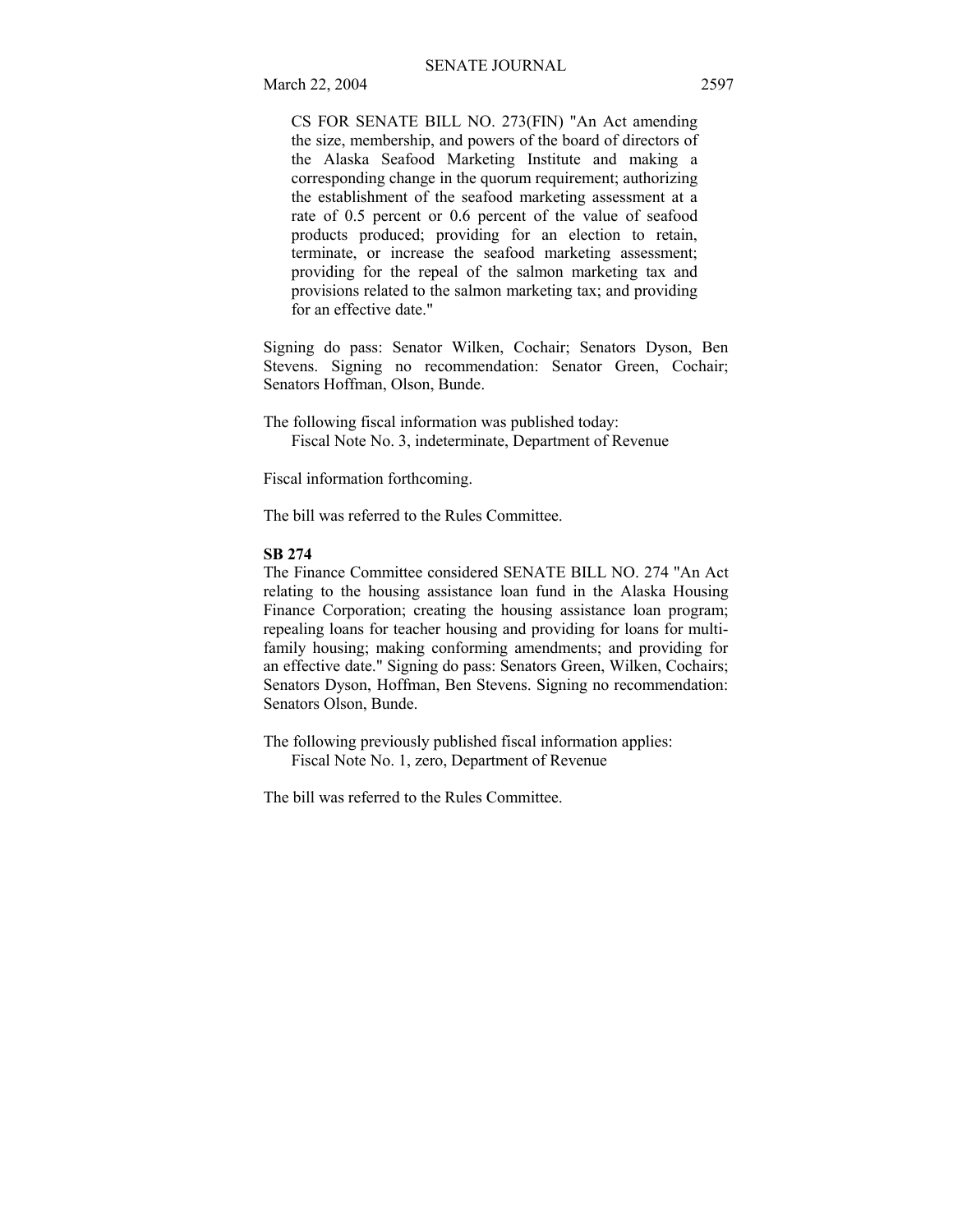# **SB 276**

The Finance Committee considered SENATE BILL NO. 276 "An Act relating to the Alaska Insurance Guaranty Association; relating to joint insurance arrangements and assessments to the association; relating to the powers of the Alaska Industrial Development and Export Authority concerning the association; and providing for an effective date" and recommended it be replaced with

> CS FOR SENATE BILL NO. 276(FIN) "An Act relating to the Alaska Insurance Guaranty Association; relating to the powers of the Alaska Industrial Development and Export Authority concerning the association; and providing for an effective date."

Signing do pass: Senators Wilken, Green, Cochairs; Senator Ben Stevens. Signing no recommendation: Senators Dyson, Hoffman, Bunde, Olson.

Fiscal information forthcoming.

The bill was referred to the Rules Committee.

#### **SB 277**

The Finance Committee considered SENATE BILL NO. 277 "An Act relating to the Alaska Commission on Postsecondary Education; relating to the Alaska Student Loan Corporation; relating to bonds of the corporation; relating to loan and grant programs of the commission; relating to an exemption from the State Procurement Code regarding certain contracts of the commission or corporation; making conforming changes; and providing for an effective date" and recommended it be replaced with

### CS FOR SENATE BILL NO. 277(FIN)

Signing do pass: Senators Green, Wilken, Cochairs; Senators Bunde, Ben Stevens. Signing no recommendation: Senators Dyson, Hoffman, Olson.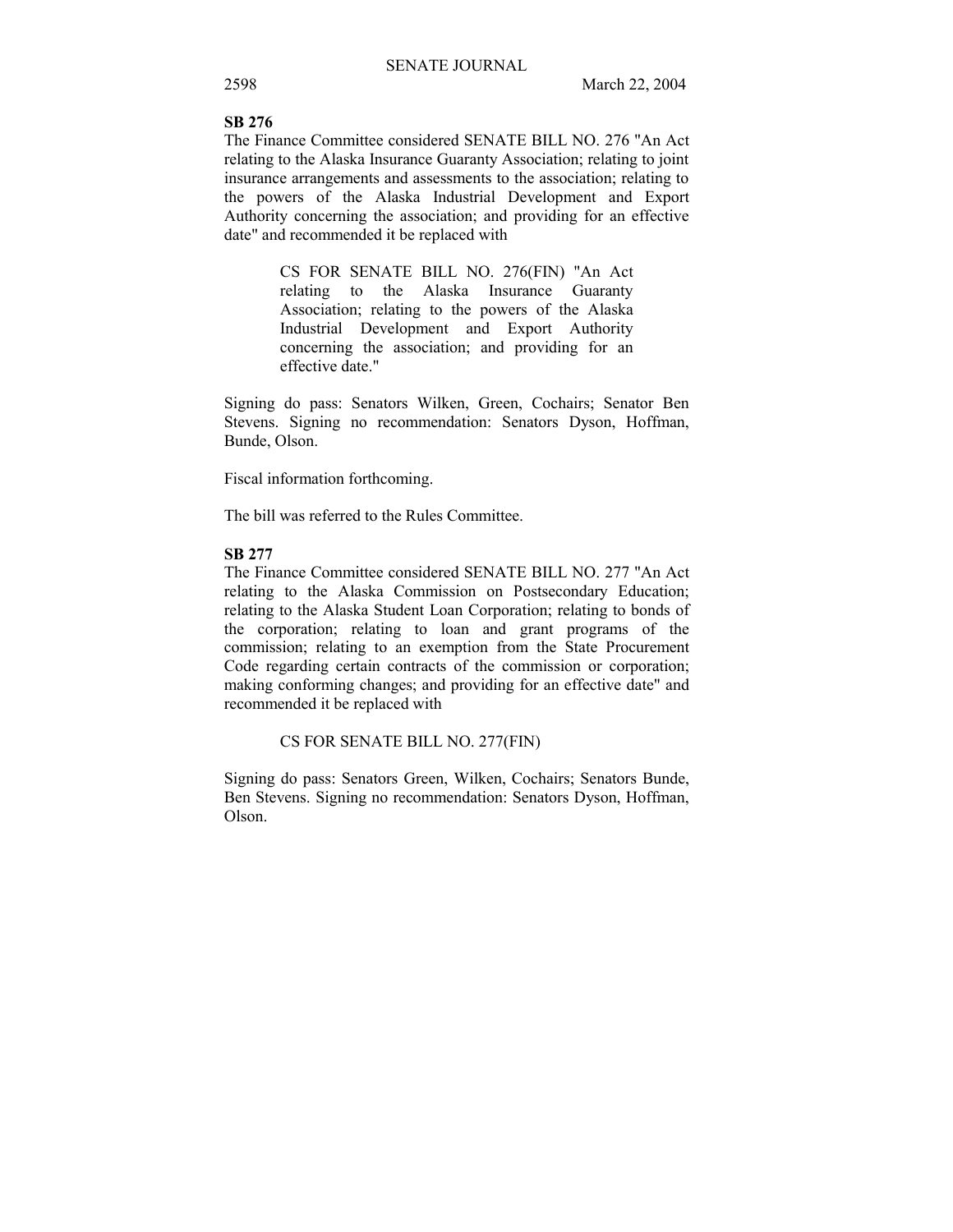March 22, 2004 2599

The following previously published fiscal information applies:

 Fiscal Note No. 1, zero, Department of Administration Fiscal Note No. 2, zero, Department of Community and Economic Development Fiscal Note No. 5, Department of Education and Early Development

The bill was referred to the Rules Committee.

## **SB 279**

The Finance Committee considered SENATE BILL NO. 279 "An Act authorizing and relating to the issuance of bonds by the Alaska Housing Finance Corporation for safe and clean water and hygienic sewage disposal facility capital projects and other capital projects; providing for the repayment of the bonds and bond costs; relating to the dividend paid to the state by the Alaska Housing Finance Corporation; and providing for an effective date" and recommended it be replaced with

CS FOR SENATE BILL NO. 279(FIN)

Signing do pass: Senators Green, Wilken, Cochairs; Senators Dyson, Hoffman, Ben Stevens, Olson. Signing no recommendation: Senator Bunde.

The following fiscal information was published today: Fiscal Note No. 3, Department of Revenue

The bill was referred to the Rules Committee.

#### **HB 348**

The Judiciary Committee considered CS FOR HOUSE BILL NO. 348(JUD) "An Act relating to the rights of certain victims of crime to receive information about the office of victims' rights and the Violent Crimes Compensation Board" and recommended the adoption of the House Letter of Intent (House Journal, page 2695). Signing do pass: Senator Seekins, Chair; Senators Therriault, Ogan, French.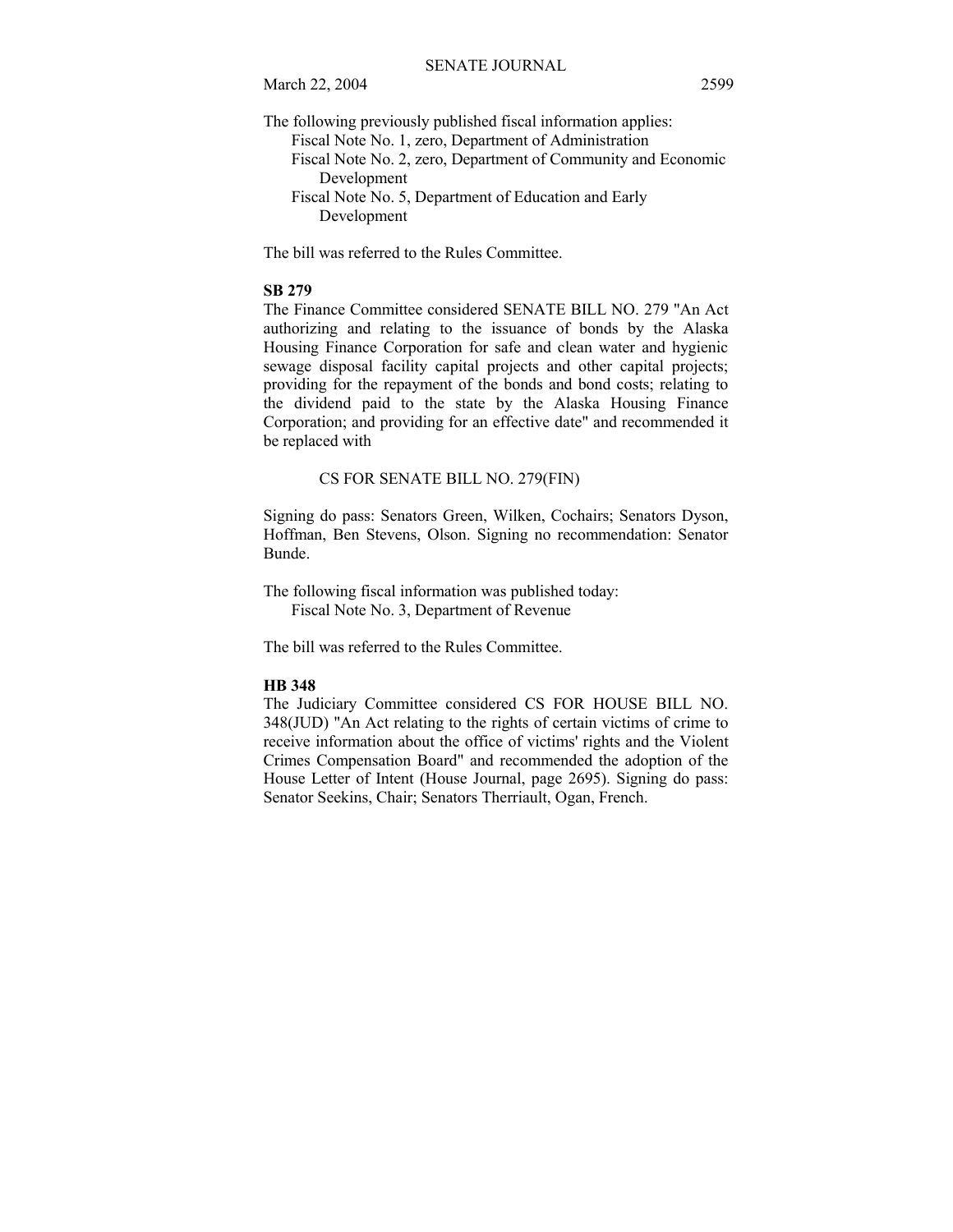The following previously published fiscal information applies: Fiscal Note No. 1, zero, Department of Administration Fiscal Note No. 2, zero, Department of Administration Fiscal Note No. 3, zero, Department of Law Fiscal Note No. 4, zero, House Judiciary Committee Fiscal Note No. 5, zero, Department of Public Safety

The bill was referred to the Rules Committee.

### **HB 357**

The Judiciary Committee considered CS FOR HOUSE BILL NO. 357(JUD) "An Act relating to restitution; and providing for an effective date" and recommended it be replaced with

SENATE CS FOR CS FOR HOUSE BILL NO. 357(JUD)

Signing do pass: Senator Seekins, Chair; Senators French, Therriault, Ogan.

The following previously published fiscal information applies: Fiscal Note No. 1, indeterminate, Department of Administration Fiscal Note No. 2, indeterminate, Department of Law

The bill was referred to the Finance Committee.

## **HB 397**

The Judiciary Committee considered CS FOR HOUSE BILL NO. 397(JUD) "An Act relating to defense contacts with and recordings of statements of victims and witnesses of sexual offenses" and recommended it be replaced with

SENATE CS FOR CS FOR HOUSE BILL NO. 397(JUD)

Signing do pass: Senator Seekins, Chair; Senators French, Therriault, Ogan.

The following previously published fiscal information applies:

 Fiscal Note No. 1, zero, Department of Administration Fiscal Note No. 2, zero, Department of Administration Fiscal Note No. 3, zero, Department of Law

The bill was referred to the Rules Committee.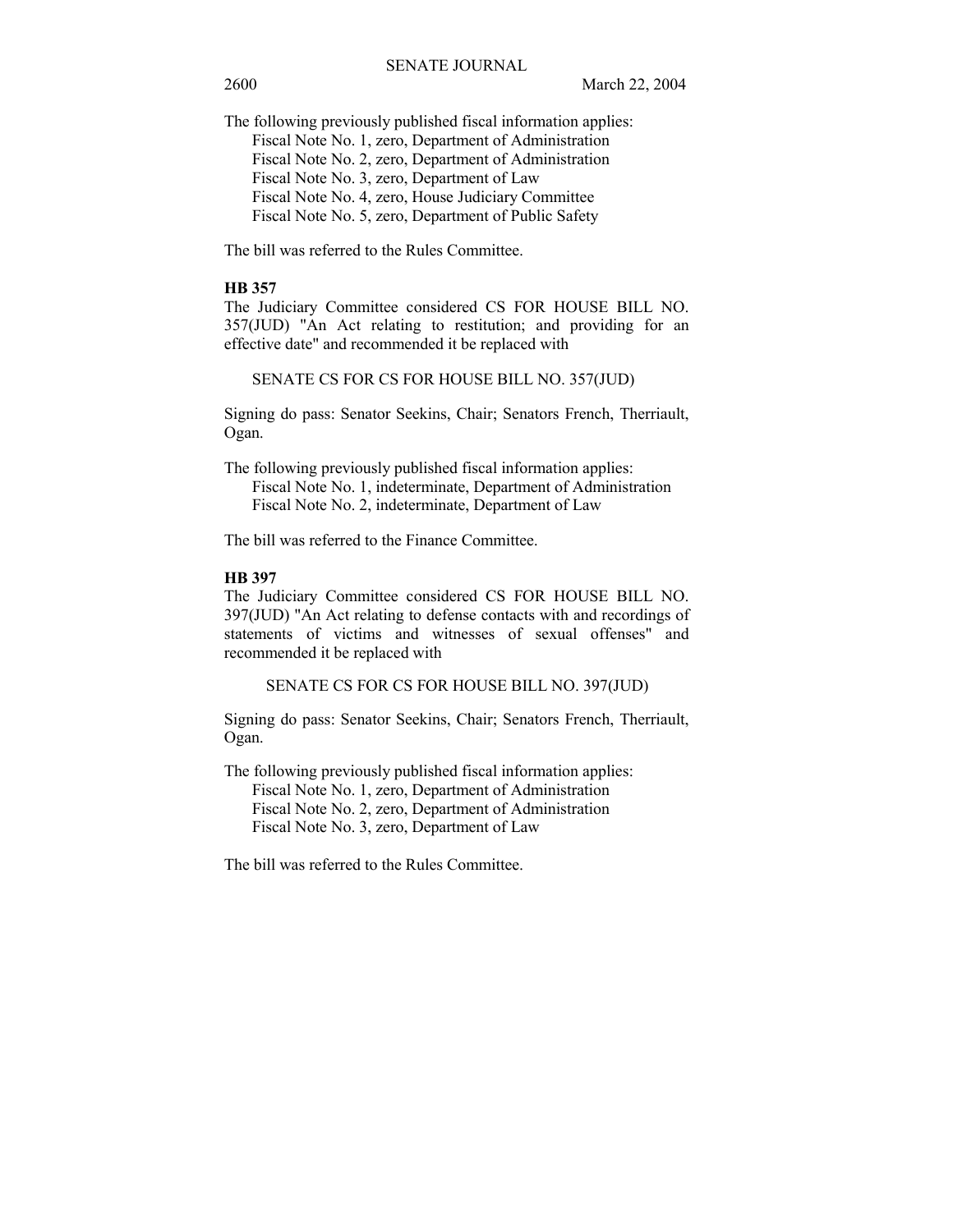March 22, 2004 2601

#### **HB 398**

The Judiciary Committee considered CS FOR HOUSE BILL NO. 398(JUD) am "An Act relating to domestic violence fatality review teams" and recommended it be replaced with

## SENATE CS FOR CS FOR HOUSE BILL NO. 398(JUD)

Signing do pass: Senator Seekins, Chair; Senator Ogan. Signing no recommendation: Senators Therriault, French.

The following previously published fiscal information applies: Fiscal Note No. 1, zero, Department of Administration Fiscal Note No. 2, zero, Department of Administration Fiscal Note No. 3, zero, Department of Law Fiscal Note No. 4, zero, Department of Public Safety

The bill was referred to the Rules Committee.

#### **HB 414**

The State Affairs Committee considered CS FOR HOUSE BILL NO. 414(JUD) "An Act relating to filling a vacancy in the office of United States senator, and to the definition of 'political party'" and recommended it be replaced with

## SENATE CS FOR CS FOR HOUSE BILL NO. 414(STA)

Signing do pass: Senator Gary Stevens, Chair; Senators Cowdery, Stedman. Signing do not pass: Senator Guess.

The following fiscal information was published today: Fiscal Note No. 2, zero, Office of the Governor

The bill was referred to the Judiciary Committee.

## **SB 374**

SENATE BILL NO. 374 BY THE SENATE FINANCE COMMITTEE BY REQUEST, entitled: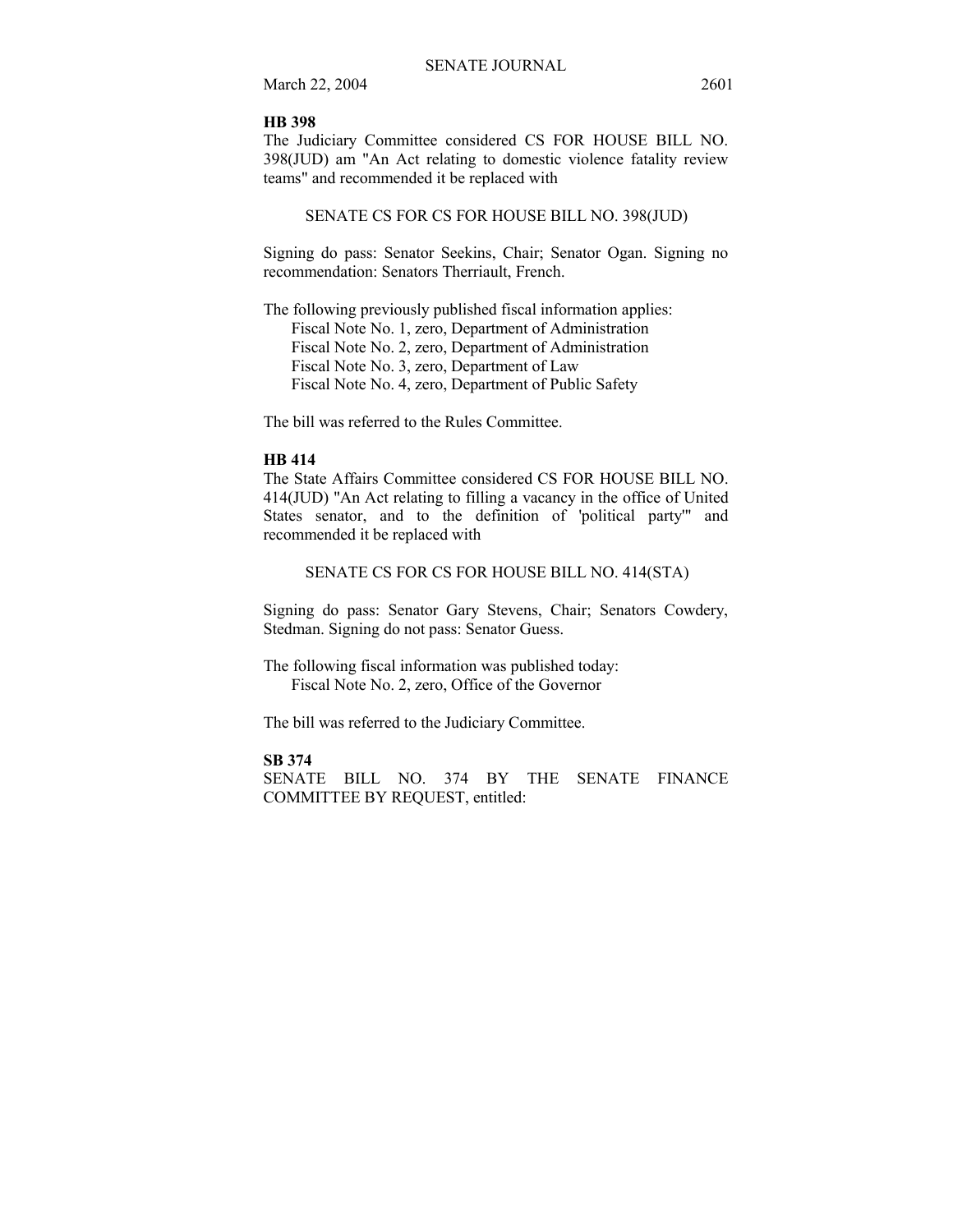"An Act relating to calculation of the amount to offset the effect of inflation on the principal of the Alaska permanent fund, and to transfers of money from the earnings reserve account; and providing for an effective date."

was read the first time and referred to the Finance Committee.

#### **Consideration of the Calendar**

#### **Second Reading of Senate Bills**

### **SB 344**

SENATE BILL NO. 344 "An Act relating to the Uniform Probate Code and trusts, including pleadings, orders, nonprobate assets, estates of decedents, minors, protected persons, incapacitated persons, guardians, conservators, trustees, foreign trusts, principal and income, and transfer restrictions; relating to corporate voting trusts; and providing for an effective date" was read the second time.

Senator Ben Stevens moved and asked unanimous consent that the bill be considered engrossed, advanced to third reading and placed on final passage. Senator Elton objected.

President Therriault stated SENATE BILL NO. 344 would be on the March 24 calendar.

## **Citations**

Honoring – Women in History Month Senator(s) Davis, Therriault, Bunde, Cowdery, Dyson, Ellis, Elton, French, Green, Guess, Hoffman, Lincoln, Ogan, Olson, Seekins, Stedman, Ben Stevens, Gary Stevens, Wagoner, Wilken

Honoring – Dillingham Girls Volleyball Team Senator(s) Hoffman, Therriault, Bunde, Cowdery, Davis, Dyson, Elton, Green, Guess, Lincoln, Olson, Seekins, Stedman, Ben Stevens, Gary Stevens, Wagoner, Wilken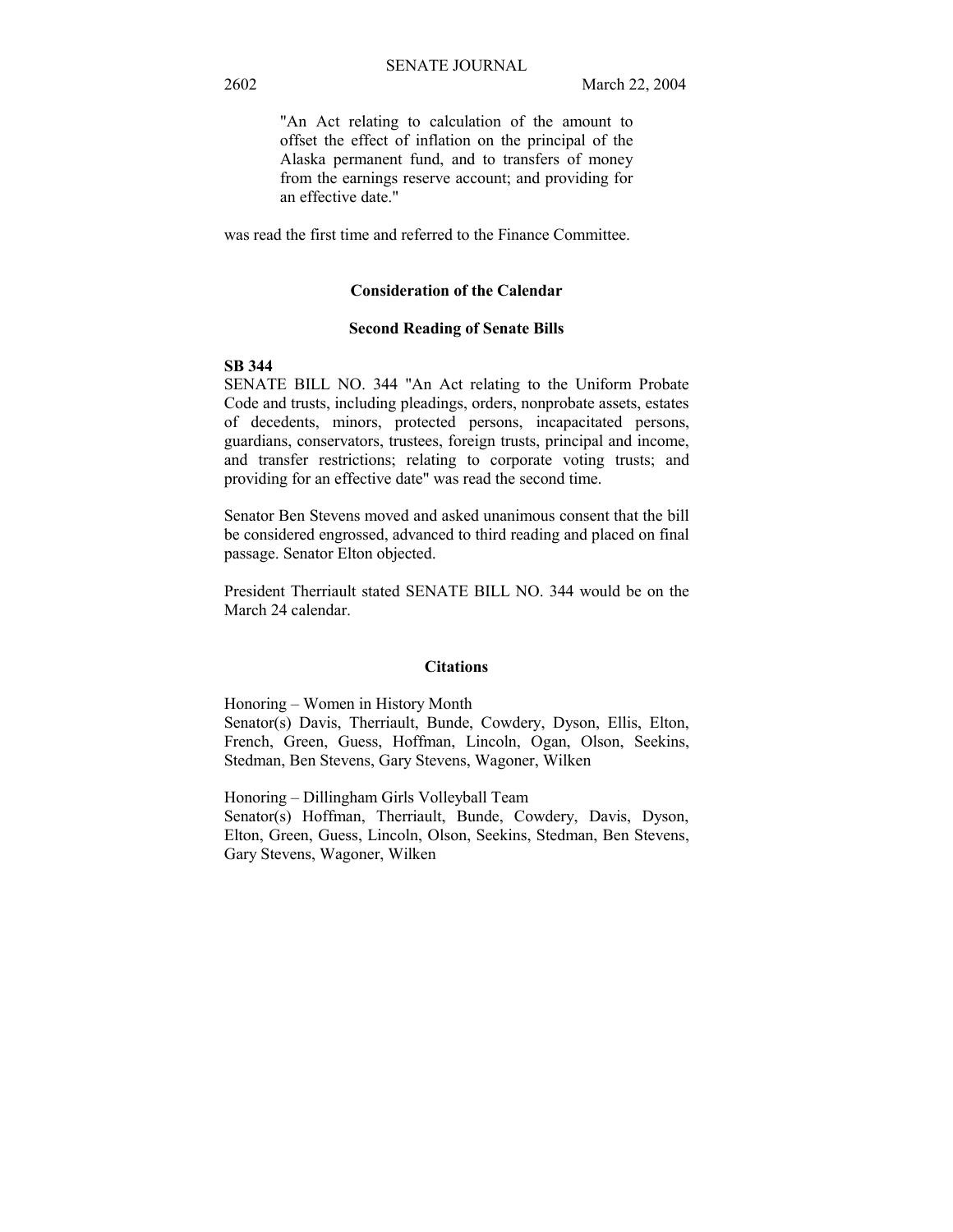Honoring – Walter C. Monegan

Senator(s) Hoffman, Therriault, Bunde, Cowdery, Davis, Dyson, Ellis, Elton, French, Green, Guess, Lincoln, Olson, Seekins, Stedman, Ben Stevens, Gary Stevens, Wagoner, Wilken

Honoring - Lathrop High School Academic Decathlon State Champions

Representative(s) Holm

Senator(s) Wilken, Therriault, Bunde, Cowdery, Davis, Dyson, Elton, Green, Guess, Hoffman, Lincoln, Olson, Seekins, Stedman, Ben Stevens, Gary Stevens, Wagoner

Honoring – Bryan Nusunginya Representative(s) Wolf

Senator(s) Wagoner, Therriault, Bunde, Cowdery, Davis, Dyson, Elton, Green, Guess, Hoffman, Lincoln, Olson, Seekins, Stedman, Ben Stevens, Gary Stevens, Wilken

Honoring – Justin Nusunginya Representative(s) Wolf Senator(s) Wagoner, Therriault, Bunde, Cowdery, Davis, Dyson, Elton, Green, Guess, Hoffman, Lincoln, Olson, Seekins, Stedman, Ben Stevens, Gary Stevens, Wilken

Commemorating – Law Enforcement Memorial Day, May 7, 2004 Representative(s) Kott Senator(s) Dyson, Therriault, Bunde, Cowdery, Davis, Ellis, Elton,

French, Green, Guess, Hoffman, Lincoln, Olson, Seekins, Stedman, Ben Stevens, Gary Stevens, Wagoner, Wilken

Honoring – Courtney Davison, Prudential Spirit of Community Award Representative(s) Rokeberg

Senator(s) Ben Stevens, Therriault, Bunde, Cowdery, Davis, Dyson, Elton, Green, Guess, Hoffman, Lincoln, Olson, Seekins, Stedman, Gary Stevens, Wagoner, Wilken

Honoring – Arthur and Nancy Skonberg on their Golden Wedding Anniversary

Representative(s) Ogg

Senator(s) Gary Stevens, Therriault, Bunde, Cowdery, Davis, Dyson, Elton, Green, Guess, Hoffman, Lincoln, Olson, Seekins, Stedman, Ben Stevens, Wagoner, Wilken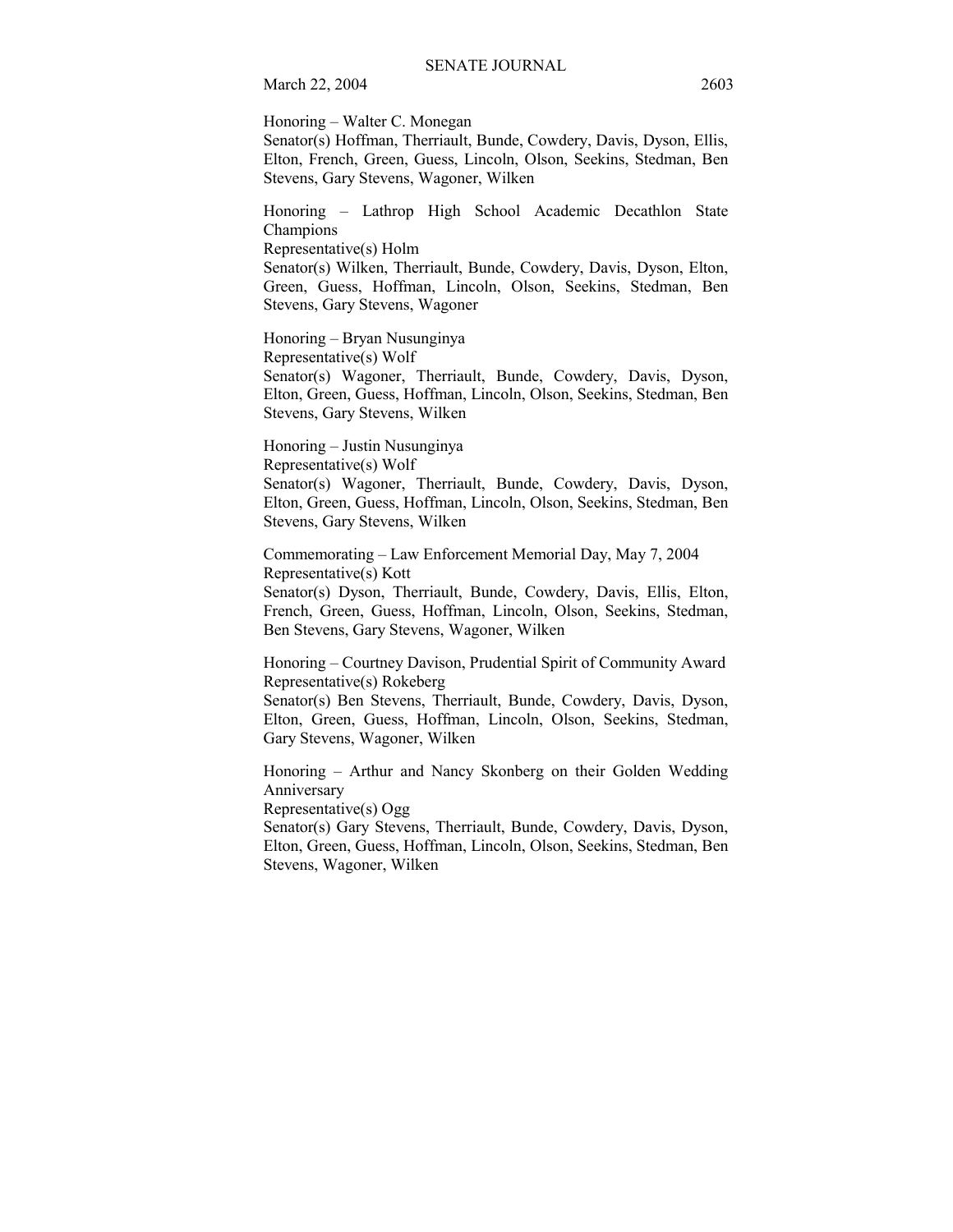In Memoriam – Gladys Humphries

Senator(s) Davis, Therriault, Bunde, Cowdery, Dyson, Elton, Green, Guess, Hoffman, Lincoln, Olson, Seekins, Stedman, Ben Stevens, Gary Stevens, Wagoner, Wilken

In Memoriam – Charles Stevens

Senator(s) Davis, Therriault, Bunde, Cowdery, Dyson, Elton, Green, Guess, Hoffman, Lincoln, Olson, Seekins, Stedman, Ben Stevens, Gary Stevens, Wagoner, Wilken

In Memoriam – Omari Russell, Sr.

Senator(s) Davis, Therriault, Bunde, Cowdery, Dyson, Elton, Green, Guess, Hoffman, Lincoln, Olson, Seekins, Stedman, Ben Stevens, Gary Stevens, Wagoner, Wilken

In Memoriam - Carl Jerry David Senator(s) Hoffman, Therriault, Bunde, Cowdery, Davis, Dyson, Elton, Green, Guess, Lincoln, Olson, Seekins, Stedman, Ben Stevens, Gary Stevens, Wagoner, Wilken

Senator Ben Stevens moved and asked unanimous consent that the citations be adopted. Without objection, the citations were adopted and referred to the Secretary for transmittal.

#### **Unfinished Business**

#### **Reconsideration of Senate Bills**

## **SB 309**

Senator Wagoner requested that the reconsideration on CS FOR SENATE BILL NO. 309(JUD) am "An Act relating to testing the blood of prisoners and those in custody for bloodborne pathogens" be taken up. The bill was before the Senate on reconsideration.

Senator Wagoner moved that the bill be returned to second reading for the purpose of a specific amendment, that being Amendment No. 2. Without objection, the bill was returned to second reading.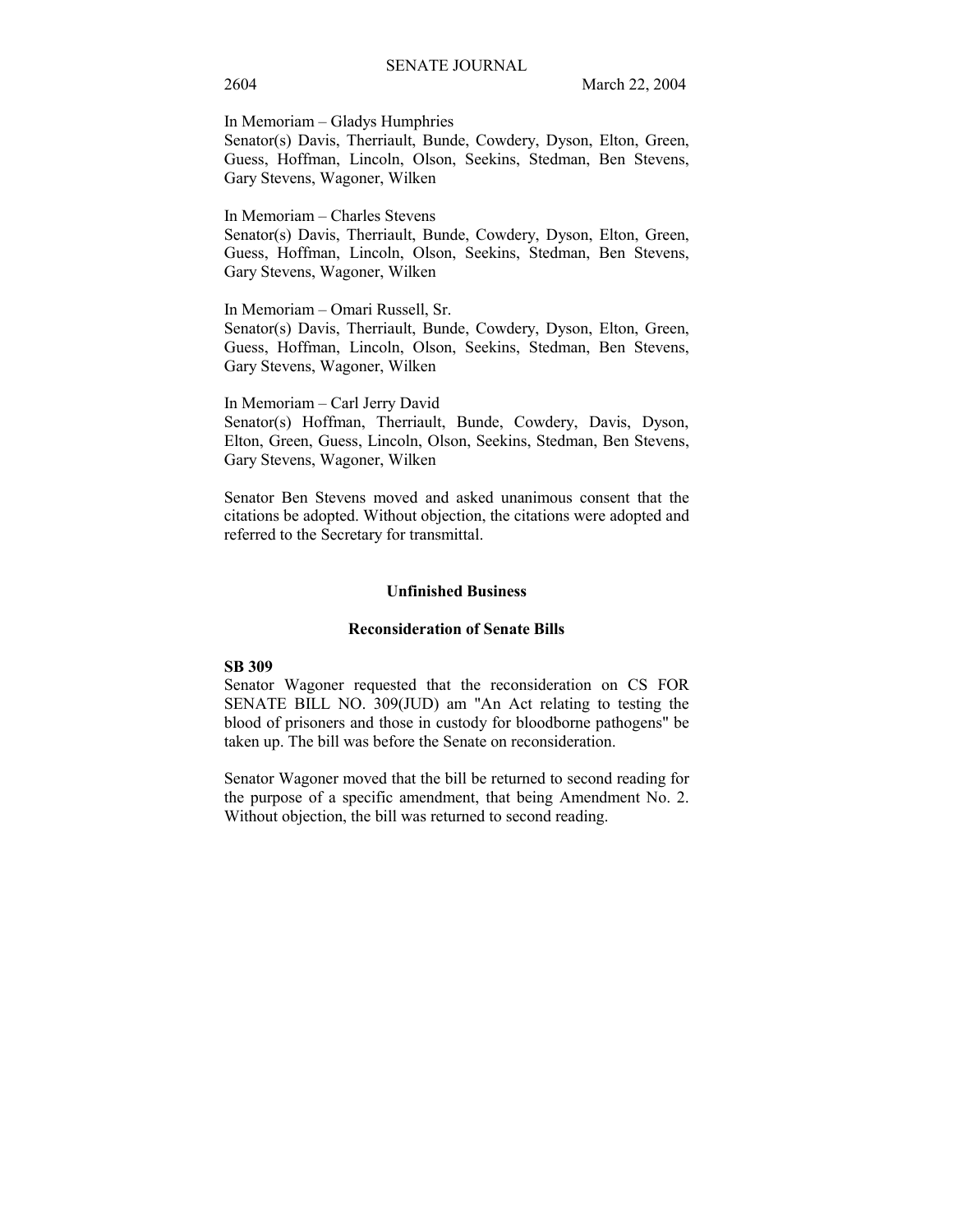March 22, 2004 2605

Senator Wagoner offered Amendment No. 2:

Page 5, line 2, following "occurred;": Delete "or"

Senator Wagoner moved for the adoption of Amendment No. 2. Senator French objected, then withdrew his objection. There being no further objections, Amendment No. 2 was adopted.

CS FOR SENATE BILL NO. 309(JUD) am was automatically in third reading on reconsideration.

The question to be reconsidered: "Shall CS FOR SENATE BILL NO. 309(JUD) am "An Act relating to testing the blood of prisoners and those in custody for bloodborne pathogens" pass the Senate?" The roll was taken with the following result:

CSSB 309(JUD) am Third Reading - On Reconsideration

# **YEAS: 19 NAYS: 0 EXCUSED: 1 ABSENT: 0**

Yeas: Bunde, Cowdery, Davis, Dyson, Elton, French, Green, Guess, Hoffman, Lincoln, Ogan, Olson, Seekins, Stedman, Stevens B, Stevens G, Therriault, Wagoner, Wilken

Excused: Ellis

and so, CS FOR SENATE BILL NO. 309(JUD) am passed the Senate on reconsideration and was referred to the Secretary for engrossment.

Senator Lincoln moved and asked unanimous consent to be shown as a cosponsor on the bill. Without objection, it was so ordered.

Senator Wilken moved and asked unanimous consent that the following citation be made a special order of business. Without objection, it was so ordered.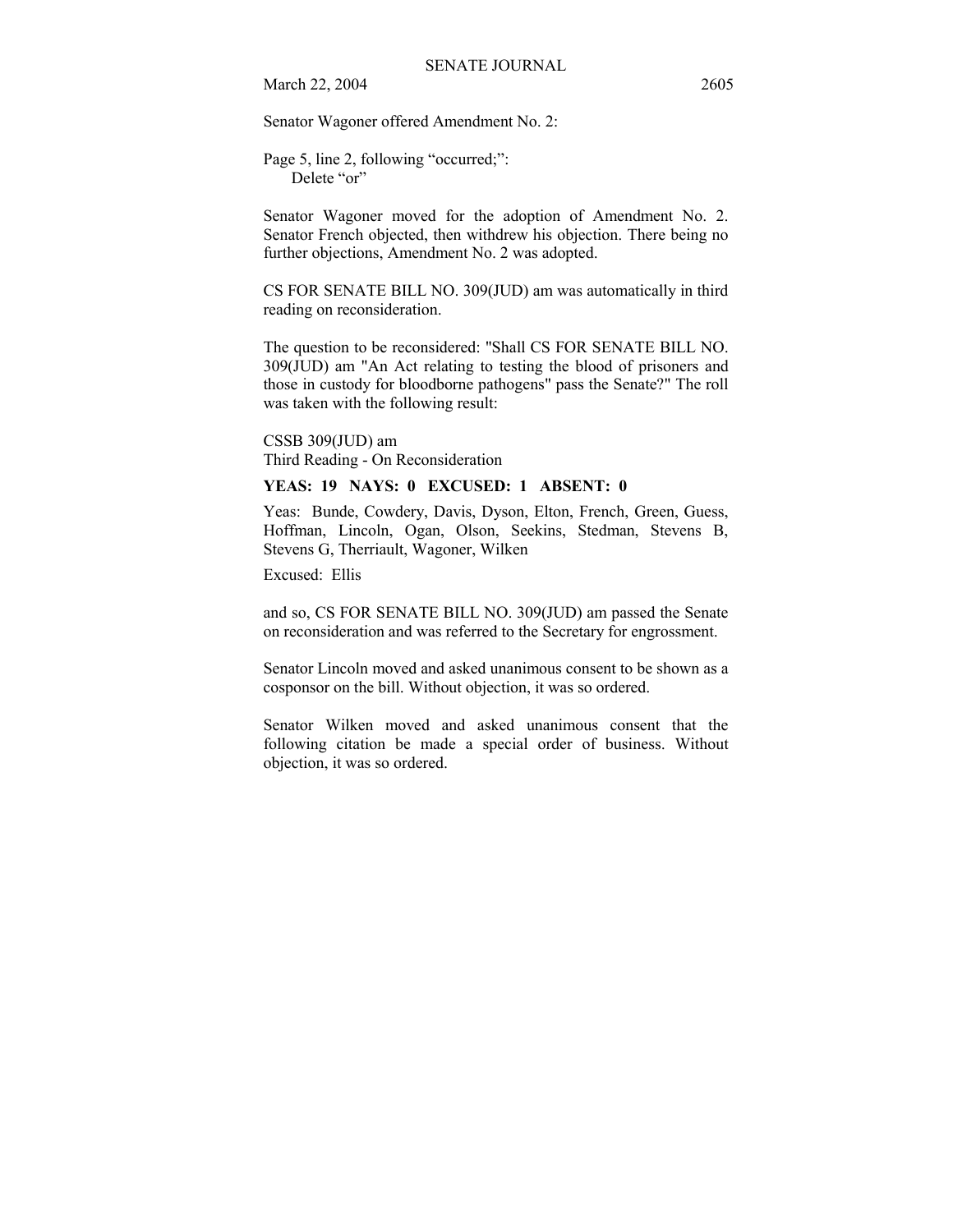#### **Special Order of Business**

In Memoriam  $-$  In Recognition of the Life of Captain Jonathan P.  $Scheer - "Cosmo"$ 

Senator(s) Wilken, Therriault, Cowdery, Davis, Dyson, Elton, Green, Guess, Hoffman, Lincoln, Olson, Seekins, Stedman, Ben Stevens, Gary Stevens, Wagoner

Senator Wilken moved and asked unanimous consent that the citation be adopted. Without objection, the citation was adopted and referred to the Secretary for transmittal.

Senator Seekins moved and asked unanimous consent to be excused from a call of the Senate from afternoon plane time, March 26 to evening plane time, March 28. Without objection, Senator Seekins was excused.

Senator Lincoln moved and asked unanimous consent to be excused from a call of the Senate on March 26. Without objection, Senator Lincoln was excused.

Senator Wagoner moved and asked unanimous consent to be excused from a call of the Senate from afternoon plane time, April 2 to morning plane time, April 4. Without objection, Senator Wagoner was excused.

#### **SB 347**

The reconsideration on CS FOR SENATE BILL NO. 347(RES) "An Act relating to moratoria on entry of new participants or vessels into a commercial fishery; relating to vessel permits for, and the establishment of a moratorium on entry of new vessels into, state Gulf of Alaska groundfish fisheries; and providing for an effective date" was not taken up this legislative day and the bill was referred to the Secretary for engrossment.

#### **Announcements**

Announcements are at the end of the journal.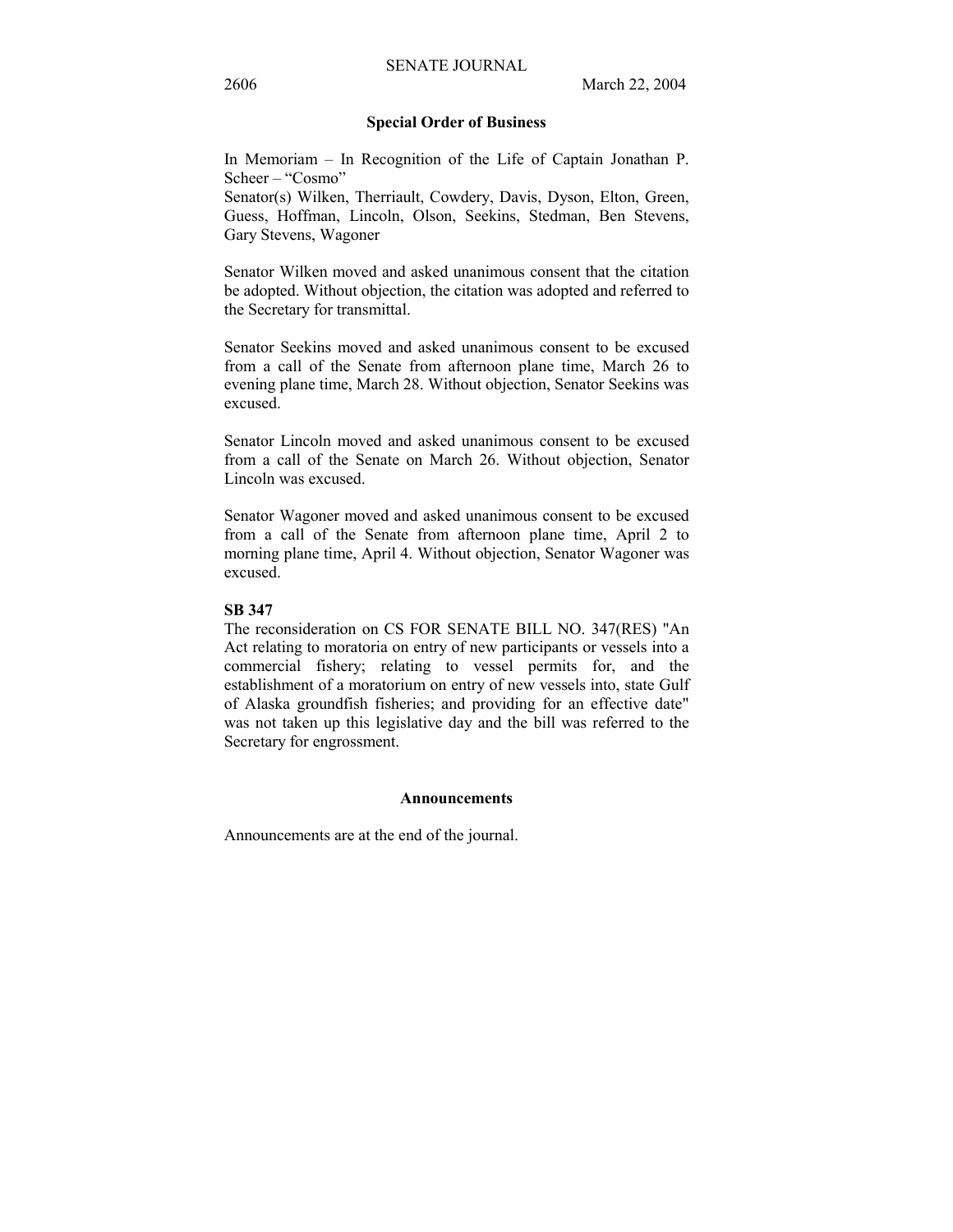### **Engrossment**

# **SB 309**

CS FOR SENATE BILL NO. 309(JUD) am "An Act relating to testing the blood of prisoners and those in custody for bloodborne pathogens" was engrossed, signed by the President and Secretary and transmitted to the House for consideration.

#### **SB 347**

CS FOR SENATE BILL NO. 347(RES) "An Act relating to moratoria on entry of new participants or vessels into a commercial fishery; relating to vessel permits for, and the establishment of a moratorium on entry of new vessels into, state Gulf of Alaska groundfish fisheries; and providing for an effective date" was engrossed, signed by the President and Secretary and transmitted to the House for consideration.

#### **Enrollment**

#### **SB 63**

HOUSE CS FOR CS FOR SENATE BILL NO. 63(CRA) "An Act relating to municipal property taxation in annexed, detached, and newly incorporated areas" was enrolled, signed by the President and Secretary, Speaker and Chief Clerk and the engrossed and enrolled copies transmitted to the Office of the Governor at 12:42 p.m., March 22, 2004.

#### **Adjournment**

Senator Ben Stevens moved and asked unanimous consent that the Senate stand in adjournment until 11:00 a.m., March 24, 2004. Without objection, the Senate adjourned at 11:31 a.m.

> Kirsten Waid Secretary of the Senate

> > March 2004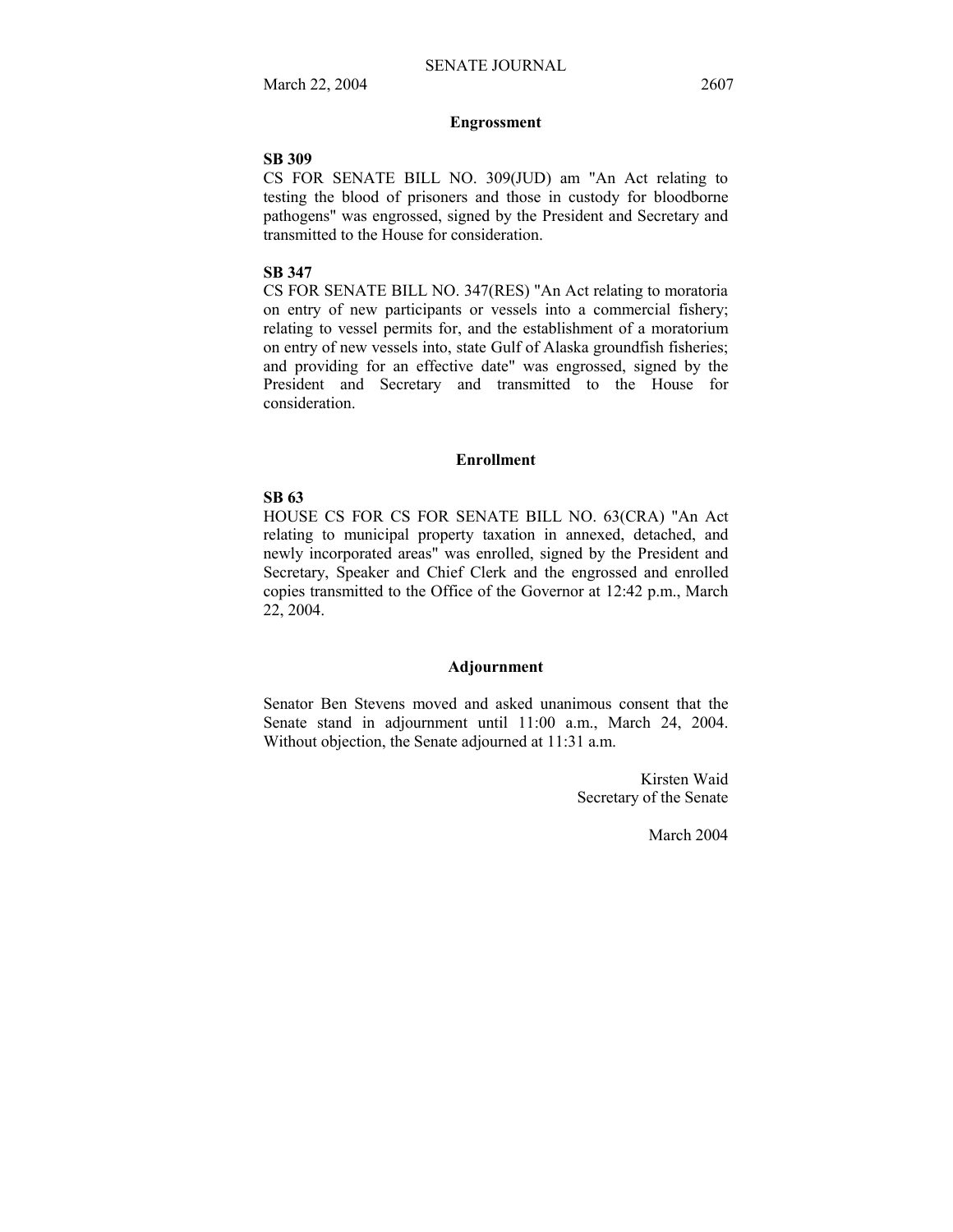#### **Announcements**

Americans with Disabilities Act Notice - Persons with disabilities who require special accommodation or alternative communication formats to access committee meetings may contact the appropriate committee office or the Legislative Information Office in their community. Reasonable advance notice is needed to accommodate the request. For further information, call the ADA Coordinator at 465-3854 Voice/465-4980 TDD.

## **STANDING COMMITTEES**

+ indicates teleconference

= indicates bill previously heard/scheduled

## **COMMUNITY & REGIONAL AFFAIRS**

| <b>Mar 22</b> | Monday<br>No Meeting Scheduled | Fahrenkamp 203 | 1:30 PM |
|---------------|--------------------------------|----------------|---------|
| <b>Mar 24</b> | Wednesday                      | Fahrenkamp 203 | 1:30 PM |

- + SB 267 SENIOR WIDOW(ER) PROPERTY TAX EXEMPTION Bills Previously Heard/Scheduled
- **Mar 26 Friday Fahrenkamp 203 1:30 PM**  No Meeting Scheduled ----------------------------------------

## **FINANCE**

|        | <b>Mar 22</b> | Monday                                    | <b>Senate Finance 532</b>                                  | 9:00 AM |
|--------|---------------|-------------------------------------------|------------------------------------------------------------|---------|
|        |               | $+=$ SB 279 AHFC WATER & SEWER BONDS      |                                                            |         |
|        |               | $+=$ SB 274 HOUSING PROGRAMS              |                                                            |         |
|        |               |                                           | $+=$ SB 273 ASMI BOARD/SEAFOOD TAXES & ASSESSMENTS         |         |
|        |               | += SB 277 STUDENT LOAN PROGRAMS           |                                                            |         |
|        |               |                                           | <sup>+=</sup> SB 276 ALASKA INSURANCE GUARANTY ASSOCIATION |         |
|        |               | $+=$ HB 233 INCREASE EDUCATION FUNDING    |                                                            |         |
|        |               | += SB 35 APPROPRIATIONS: K-12, UNIVERSITY |                                                            |         |
| $+$    |               | Bills Previously Heard/Scheduled          |                                                            |         |
| Mar 23 |               | Tuesday                                   | <b>Senate Finance 532</b>                                  | 9:00 AM |
|        |               |                                           | += SB 271 NATURAL GAS DEVEL AUTHORITY PROJECTS             |         |

- += SB 300 ATTORNEY'S LIEN
- += SB 322 SALMON ENHANCEMENT TAX<br>+ Bills Previously Heard/Scheduled
- Bills Previously Heard/Scheduled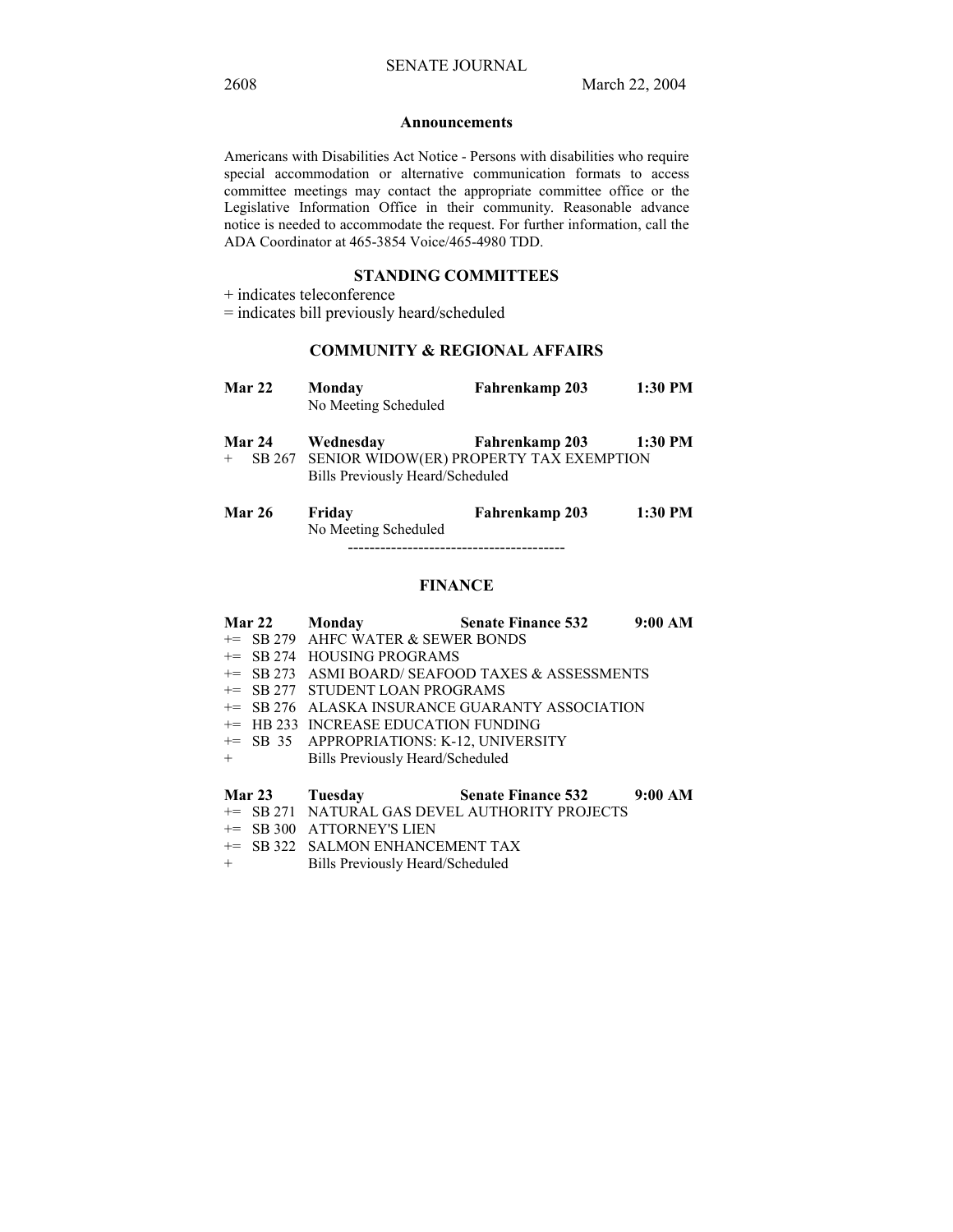## SENATE JOURNAL

# **FINANCE (continued)**

|        | <b>Mar 24</b> | Wednesday                                  | <b>Senate Finance 532</b>                          | 9:00 AM |
|--------|---------------|--------------------------------------------|----------------------------------------------------|---------|
|        |               |                                            | += SB 328 NATIONAL FOREST INCOME PROGRAM/DCED REGS |         |
| $+$    |               | SB 286 DIRECT MARKETING FISHERIES BUSINESS |                                                    |         |
| $+$    |               | SB 366 STATE SALES TAX                     |                                                    |         |
| $+$    |               | Bills Previously Heard/Scheduled           |                                                    |         |
|        | <b>Mar 25</b> | Thursday                                   | <b>Senate Finance 532</b>                          | 9:00 AM |
|        |               | += SB 306 NATUROPATHIC MEDICINE            |                                                    |         |
| $+$    |               |                                            | SB 298 OFF-ROAD VEHICLE USE ON DALTON HIGHWAY      |         |
| $^{+}$ |               | Bills Previously Heard/Scheduled           |                                                    |         |
|        | <b>Mar 26</b> | Friday                                     | <b>Senate Finance 532</b>                          | 9:00 AM |
| $+$    |               | SB 301 PIONEERS' HOMES/VETERANS' HOMES     |                                                    |         |
| $+$    |               |                                            | SB 256 APPROP: OPERATING BUDGET/LOANS/FUNDS        |         |
| $+$    |               | SB 258 APPROP: MENTAL HEALTH BUDGET        |                                                    |         |
| $+$    |               | Bills Previously Heard/Scheduled           |                                                    |         |
|        |               |                                            | -------------------------------------              |         |
|        |               |                                            |                                                    |         |

## **HEALTH, EDUCATION & SOCIAL SERVICES**

|                 | Mar 22 Monday                                                                                    | Butrovich 205 1:30 PM |         |  |
|-----------------|--------------------------------------------------------------------------------------------------|-----------------------|---------|--|
|                 | SB 373 PHYSICIAN INTERNS AND RESIDENTS                                                           |                       |         |  |
|                 | $=$ SB 364 LIMIT STATE AID FOR MENTAL HEALTH CARE                                                |                       |         |  |
|                 | Mar 24 Wednesday<br>+= HB 25 HEALTH CARE SERVICES DIRECTIVES<br>Bills Previously Heard/Scheduled | <b>Butrovich 205</b>  | 1:30 PM |  |
| Mar 26 - Friday |                                                                                                  | Rutrovich 205         | 1.30 PM |  |

| Mar zo | г гійау                          | DULFOVICII 205 | 1:30 F.VI |
|--------|----------------------------------|----------------|-----------|
| $+$    | <b>CONFIRMATION HEARINGS</b>     |                |           |
|        | Bills Previously Heard/Scheduled |                |           |
|        |                                  |                |           |

----------------------------------------

## **JUDICIARY**

| <b>Mar 22</b> | Mondav | <b>Butrovich 205</b> | 8:00 AM |
|---------------|--------|----------------------|---------|
|               |        |                      |         |

- += HB 348 NOTICE TO CRIME VICTIMS
- += HB 349 ILLEGALLY OBTAINED EVIDENCE/EVID RULE 412
- += HB 357 RESTITUTION
- += HB 397 DEFENSE CONTACTS WITH VICTIMS & WITNESSES
- += HB 398 DOMESTIC VIOLENCE FATALITY REVIEW TEAM
- + Bills Previously Heard/Scheduled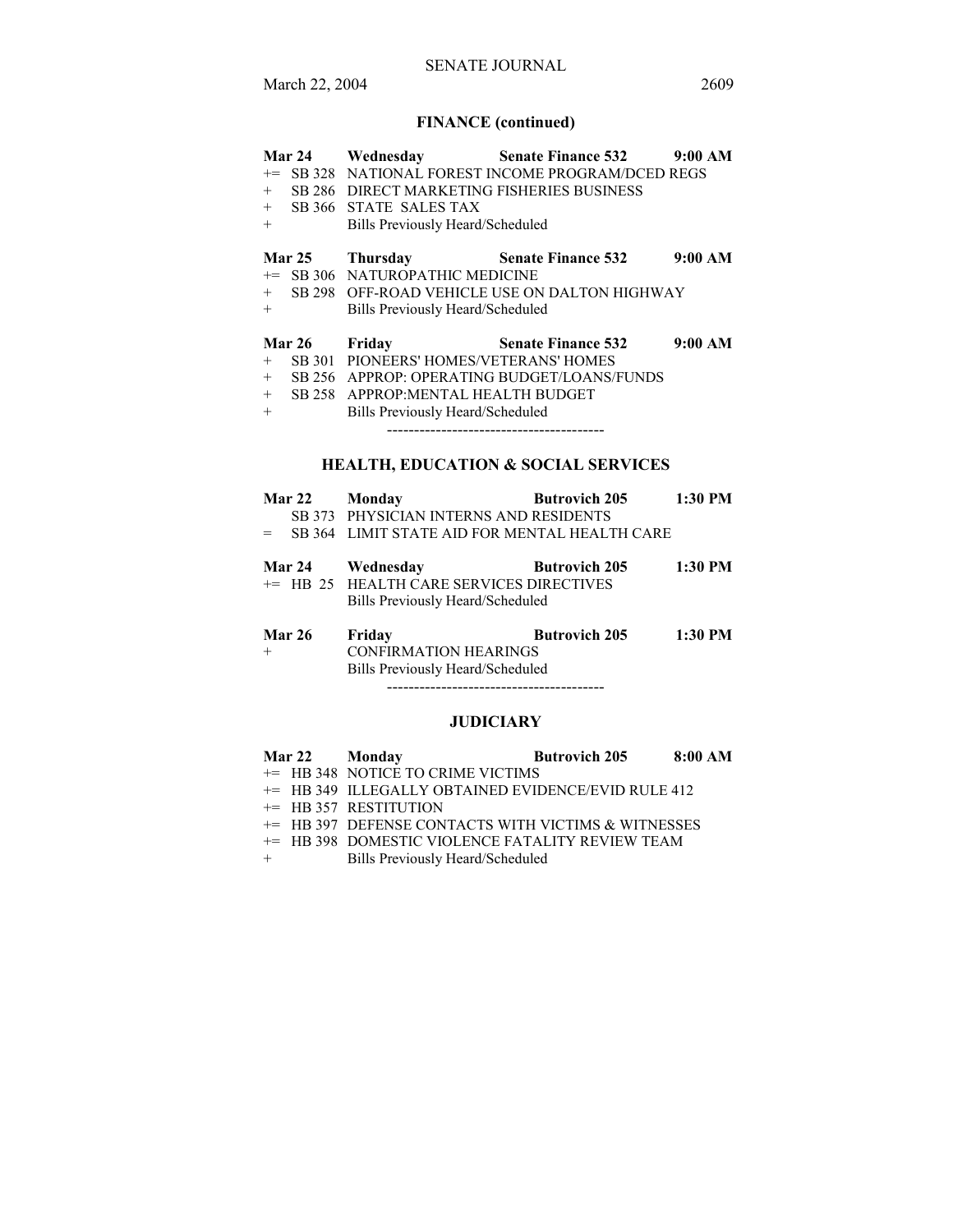# **JUDICIARY (continued)**

|      | <b>Mar 24</b> | Wednesday                                         | <b>Butrovich 205</b> | 8:00 AM |
|------|---------------|---------------------------------------------------|----------------------|---------|
| $+$  |               | HB 414 U.S. SENATE VACANCY/DEF OF POLITICAL PARTY |                      |         |
| $+$  | SB 338        | <b>CLAIMS AGAINST STATE EMPLOYEES</b>             |                      |         |
| $+=$ | SB 170        | CRIMINAL LAW/SENTENCING/ PROBATION/PAROLE         |                      |         |
| $+$  |               | Bills Previously Heard/Scheduled                  |                      |         |
|      |               |                                                   |                      |         |
|      |               |                                                   |                      |         |
|      | Mar 26 Friday |                                                   | <b>Butrovich 205</b> | 8:00 AM |
| $+$  |               | SB 311 INSURANCE & WORKERS' COMPENSATION SYSTEM   |                      |         |
| $+$  |               | <b>HB 230 POLITICAL SIGNS ON PRIVATE PROPERTY</b> |                      |         |
| $+$  | SB 308        | DOMESTIC VIOLENCE PROTECTIVE ORDERS               |                      |         |
| $+=$ |               | SB 345 LIABILITY FOR AIRPORTS AND AIRSTRIPS       |                      |         |
| $+$  |               | Bills Previously Heard/Scheduled                  |                      |         |

----------------------------------------

# **LABOR & COMMERCE**

|        | Mar 23        | Tuesday                                          | Beltz 211 | $1:30$ PM |
|--------|---------------|--------------------------------------------------|-----------|-----------|
| $^{+}$ |               | HJR 34 FED TRAINING AND ASSISTANCE FOR FISHERMEN |           |           |
| $+=$   |               | <b>HB 409 SEINE VESSEL LENGTH</b>                |           |           |
| $^{+}$ |               | SB 358 ALASKA RAILROAD TRACK WORK                |           |           |
|        |               | Bills Previously Heard/Scheduled                 |           |           |
|        |               | Including but Not Limited to:                    |           |           |
|        |               | $+=$ SB 357 INSURANCE                            |           |           |
| $+=$   |               | <b>HB 340 DAMAGES IN CONSTRUCTION CLAIMS</b>     |           |           |
|        |               |                                                  |           |           |
|        |               |                                                  |           |           |
|        | <b>Mar 25</b> | Thursday                                         | Beltz 211 | $1:30$ PM |
| $+$    |               | SB 368 TOBACCO TAX; LICENSING; PENALTIES         |           |           |
| $^{+}$ |               | HB 285 ELECTRONIC TRANSACTIONS & SIGNATURES      |           |           |
| $^{+}$ | HB 15         | SOLICITATIONS/CONSUMER PROTECTION                |           |           |
|        |               | Bills Previously Heard/Scheduled                 |           |           |
|        |               | Including but Not Limited to:                    |           |           |

----------------------------------------

## **RESOURCES**

|     | <b>Mar 22</b> | Monday                                              | <b>Butrovich 205</b> | 3:30 PM |
|-----|---------------|-----------------------------------------------------|----------------------|---------|
|     |               | + SB 355 WASTE MANAGEMENT/DISPOSAL                  |                      |         |
| $+$ |               | Bills Previously Heard/Scheduled                    |                      |         |
|     |               | += SB 312 CONVENTIONAL & NONCONVENTIONAL GAS LEASES |                      |         |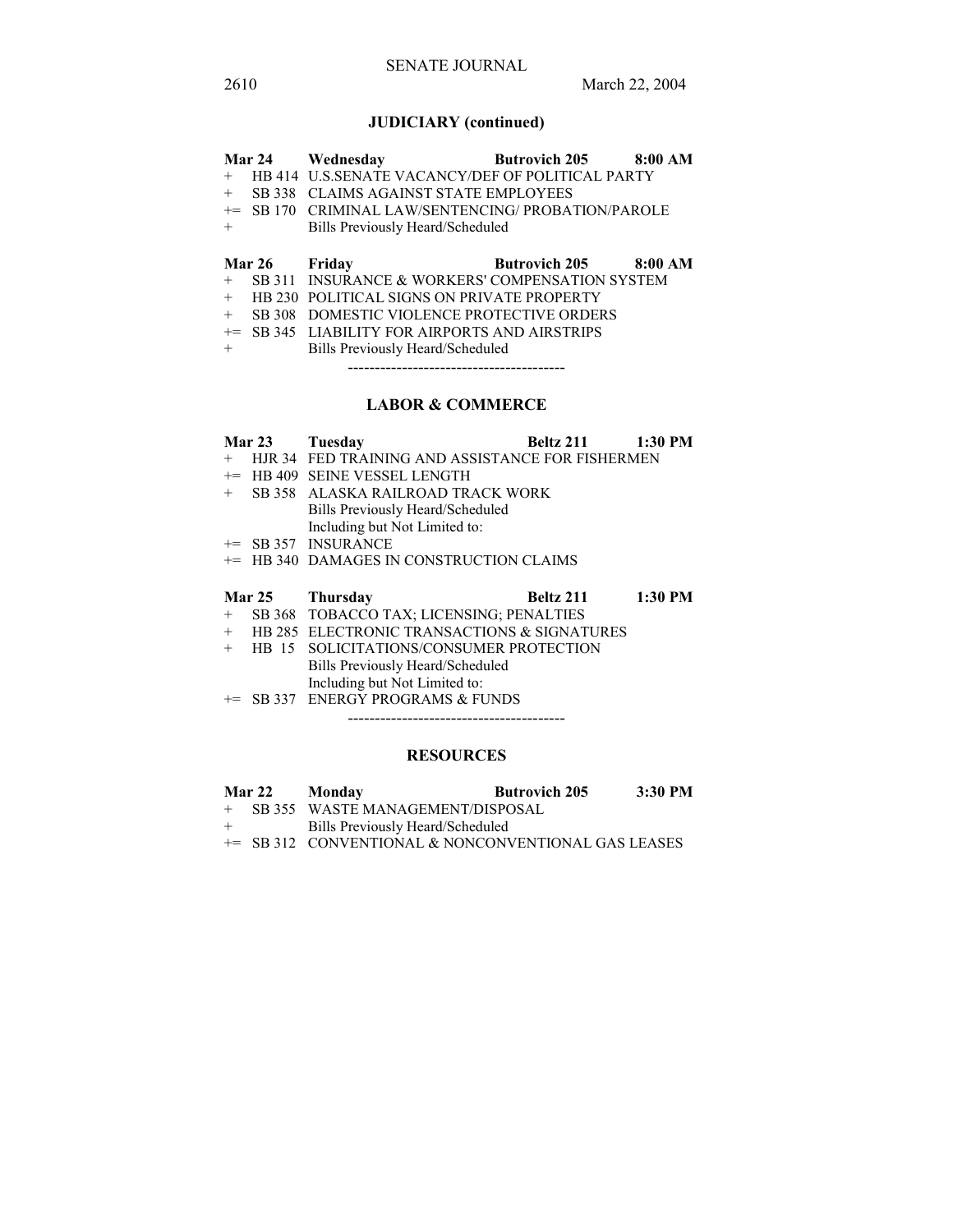# SENATE JOURNAL

# **RESOURCES (continued)**

|               | Mar 24 Wednesday                               | <b>Butrovich 205</b> | 3:30 PM |
|---------------|------------------------------------------------|----------------------|---------|
| $+$           | SB 329 NUISANCE MOOSE                          |                      |         |
| $+$           | HB 344 MINING FEES/LABOR/ROYALTIES/ABANDONMENT |                      |         |
| $+$           | Bills Previously Heard/Scheduled               |                      |         |
|               |                                                |                      |         |
| <b>Mar 26</b> | Friday                                         | <b>Butrovich 205</b> | 3:30 PM |
| $+$           | Bills Previously Heard/Scheduled               |                      |         |
|               |                                                |                      |         |

# **STATE AFFAIRS**

|        | Mar 23        | Tuesday<br>Beltz 211                             | 3:30 PM |
|--------|---------------|--------------------------------------------------|---------|
| $^{+}$ |               | SB 246 HATE CRIMES/DISCRIMINATION/TOLERANCE PROG |         |
| $+$    |               | SB 356 VOTERS/VOTING/POLITICAL PARTIES/ELECTIONS |         |
|        |               | <bill hearing="" postponed=""></bill>            |         |
| $+$    |               | SB 354 HUMAN RIGHTS COMMISSION PROCEDURES        |         |
| $^{+}$ |               | SB 224 LOWER DWI FOR MINORS TO .02               |         |
|        |               | Bills Previously Heard/Scheduled                 |         |
|        | <b>Mar 25</b> | Beltz 211<br><b>Thursday</b>                     | 3:30 PM |
|        |               | += SCR 12 BOROUGH INCORPORATION: UNORG AREAS     |         |
| $+$    |               | <b>HB 213 PROVISIONAL DRIVER'S LICENSE</b>       |         |
| $+$    |               | <b>HB 337 ANATOMICAL GIFTS REGISTRY</b>          |         |
| ┶      |               | HR 350 CRIME VICTIMS' COMPENSATION EOR ARSON     |         |

+ HB 350 CRIME VICTIMS' COMPENSATION FOR ARSON Bills Previously Heard/Scheduled ----------------------------------------

# **TRANSPORTATION**

| Mar 23 | Tuesday              | <b>Butrovich 205</b> | 1:30 PM |
|--------|----------------------|----------------------|---------|
|        | No Meeting Scheduled |                      |         |

**Mar 25 Thursday Butrovich 205 1:30 PM**  + HB 93 BOATING SAFETY,REGISTRATION, NUMBERING

----------------------------------------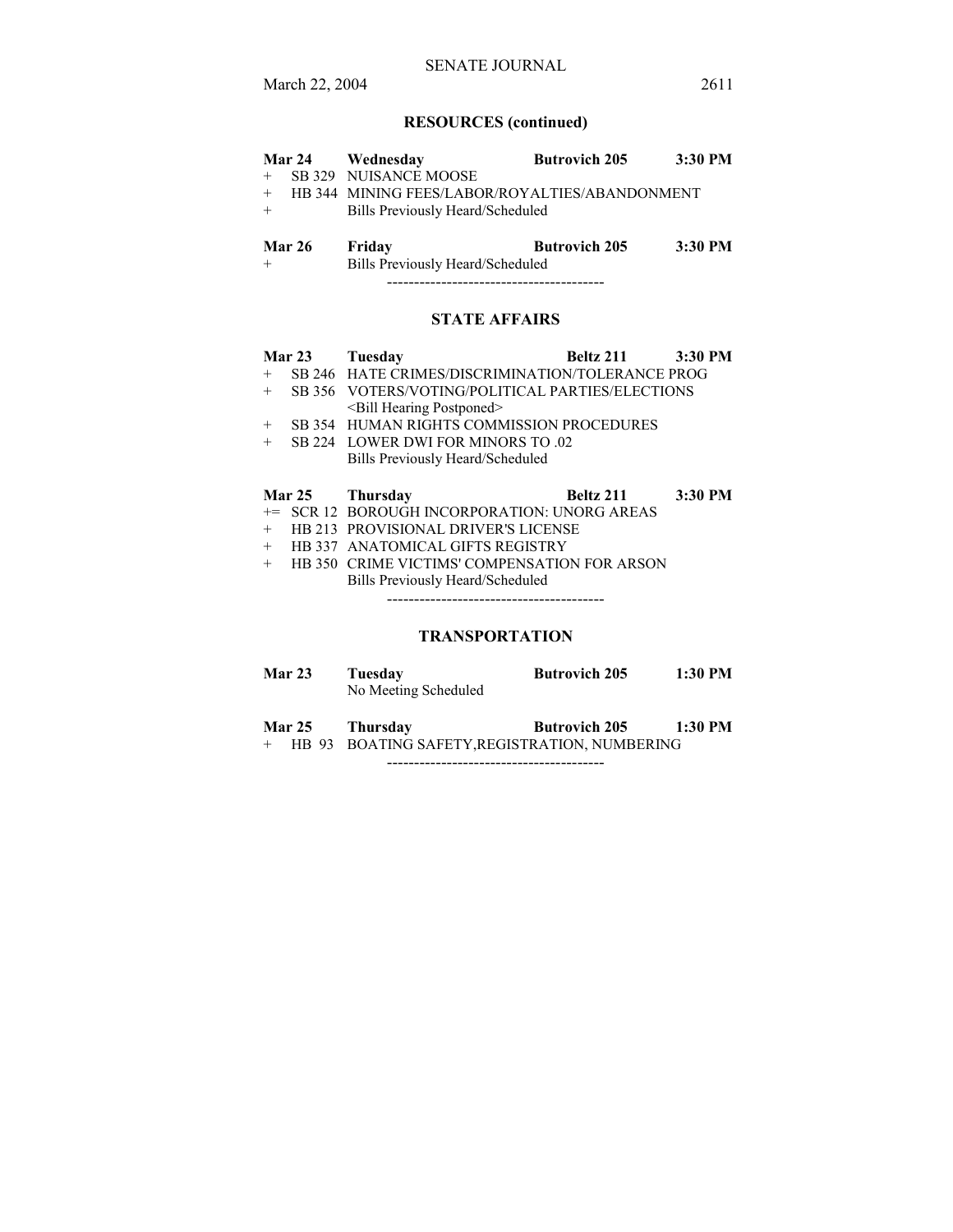# **FINANCE SUBCOMMITTEES**

## **ADMINISTRATION**

| <b>Mar 26</b> | Friday<br>FY 05 Budget Close-out | Fahrenkamp 203 | 8:00 AM |  |
|---------------|----------------------------------|----------------|---------|--|
|               |                                  |                |         |  |

# **COMMUNITY AND ECONOMIC DEVELOPMENT**

**Mar 25 Thursday Senate Finance 532 1:30 PM**  -- Time Change -- Close-out ----------------------------------------

## **CORRECTIONS**

**Mar 24 Wednesday Senate Finance 532 5:00 PM**  FY 05 Budget Close-out ----------------------------------------

#### **COURT SYSTEM**

**Mar 25 Thursday Senate Finance 532 1:00 PM**  FY 05 Budget Request ----------------------------------------

# **EDUCATION & EARLY DEVELOPMENT**

| <b>Mar 25</b> | Thursday | <b>Senate Finance 532</b>        | 5:00 PM |
|---------------|----------|----------------------------------|---------|
|               |          | FY 05 Operating Budget Close-out |         |
|               |          |                                  |         |

## **FISH & GAME**

**Mar 22 Monday Fahrenkamp 203 2:00 PM**  Fish & Game Budget ----------------------------------------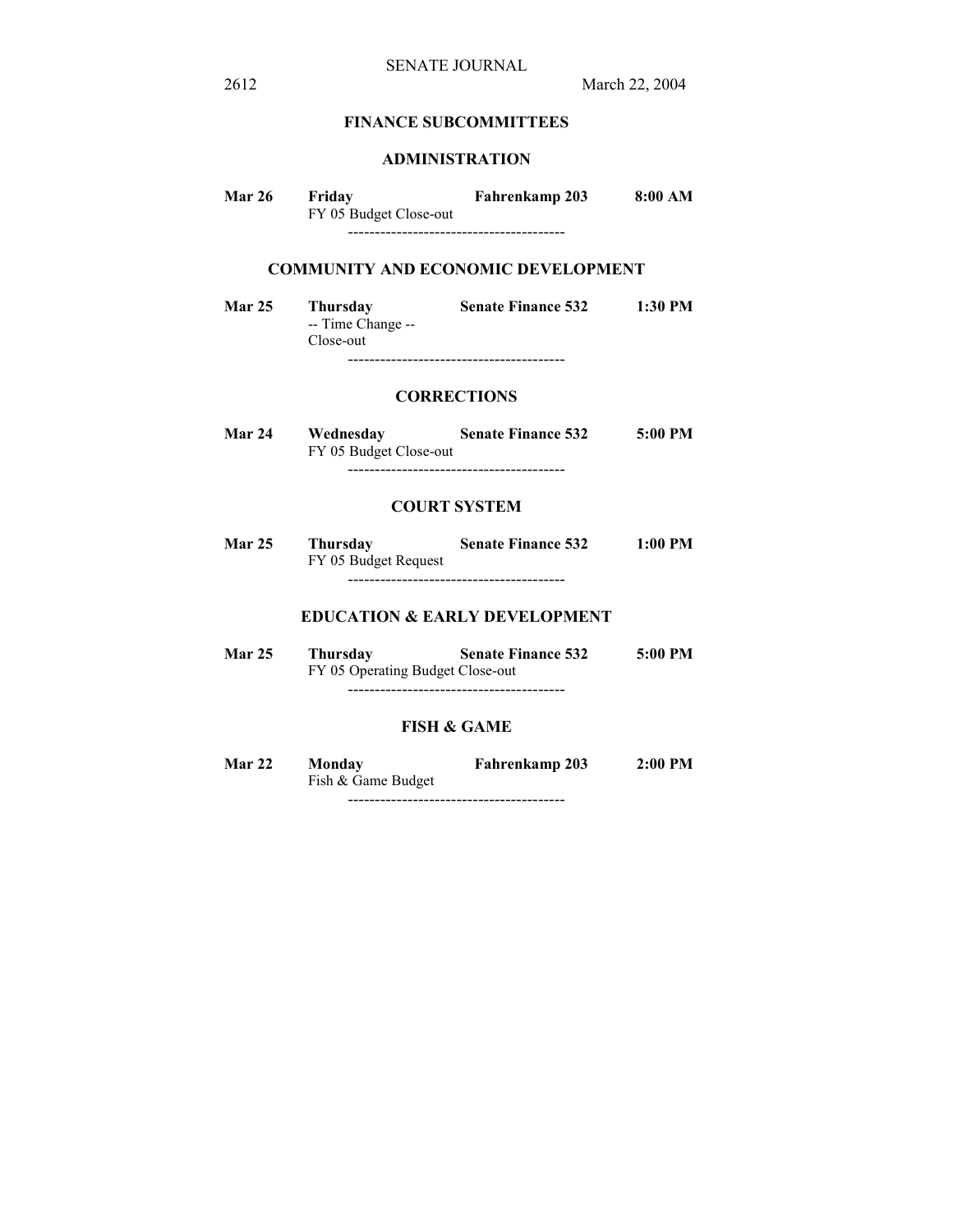# **FINANCE SUBCOMMITTEES (continued)**

# **GOVERNOR**

| <b>Mar 25</b> | Thursday<br>FY 05 Budget Request                                    | <b>Senate Finance 532</b>                                        | 8:15AM            |
|---------------|---------------------------------------------------------------------|------------------------------------------------------------------|-------------------|
| Mar 22        | Monday<br>FY 05 Budget: Medicaid, Seniors and<br><b>DD</b> Services | <b>HEALTH &amp; SOCIAL SERVICES</b><br><b>Senate Finance 532</b> | $5:00 \text{ PM}$ |

**Mar 23 Tuesday Senate Finance 532 4:00 PM**  FY 05 Budget: Child Protection ----------------------------------------

# **LABOR & WORKFORCE DEVELOPMENT**

| Mar 23 | Tuesdav<br>FY 05 Budget Close-out | Fahrenkamp 203 | 8:00 AM |
|--------|-----------------------------------|----------------|---------|
|        |                                   |                |         |

### **LAW**

| <b>Mar 23</b> | Tuesday                | Fahrenkamp 203 | 4:00 PM |
|---------------|------------------------|----------------|---------|
|               | FY 05 Budget Close-out |                |         |
|               |                        |                |         |

# **LEGISLATURE**

| <b>Mar 23</b> | Tuesdav              | <b>Senate Finance 532</b> | 8:30 AM |
|---------------|----------------------|---------------------------|---------|
|               | FY 05 Budget Request |                           |         |
|               |                      |                           |         |

# **NATURAL RESOURCES**

| Mar 24 | Wednesday              | Fahrenkamp 203 | 8:00 AM |
|--------|------------------------|----------------|---------|
|        | FY 05 Budget Close-out |                |         |
|        |                        |                |         |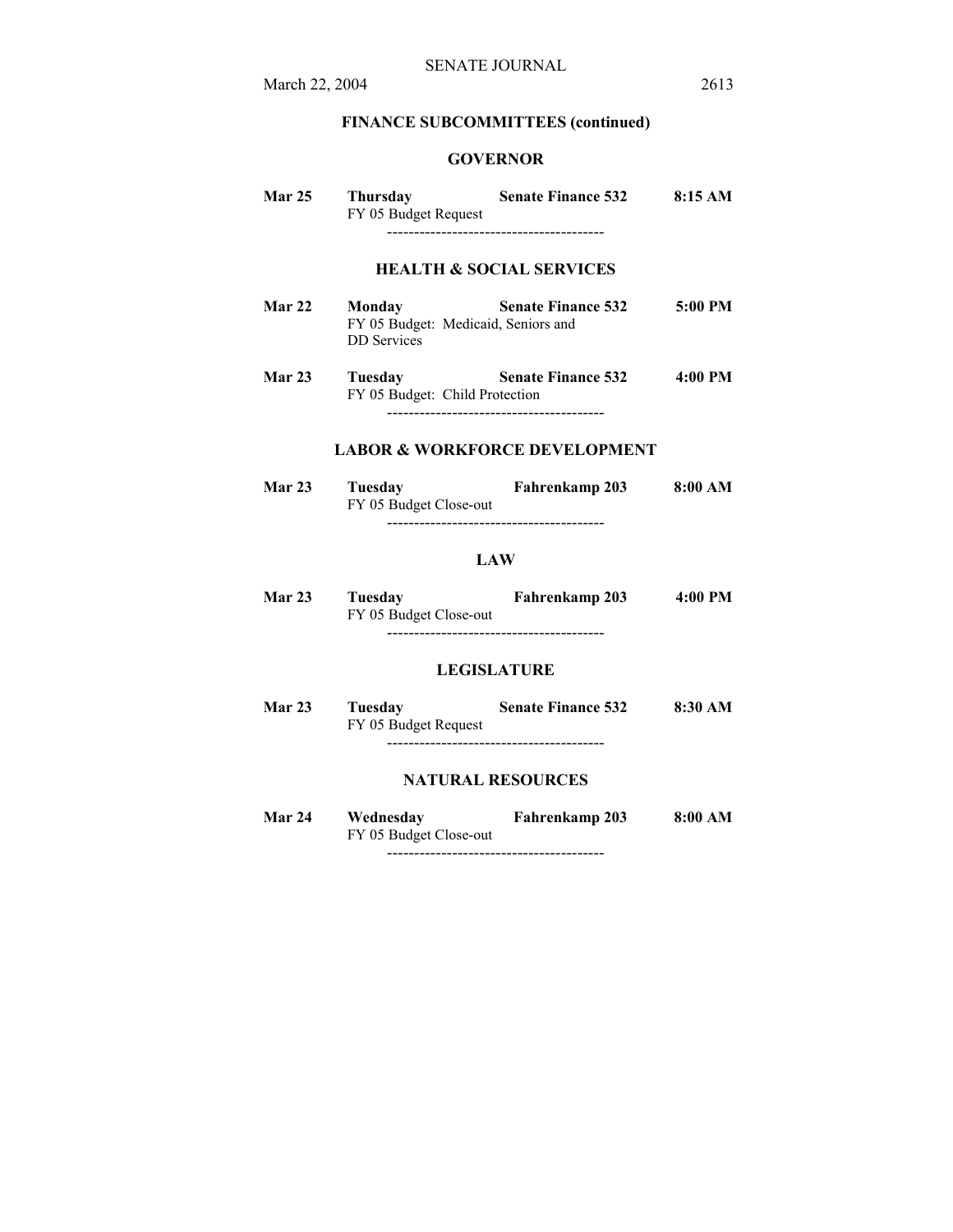# **FINANCE SUBCOMMITTEES (continued)**

# **PUBLIC SAFETY**

| Mar 23 | Tuesdav                     | Beltz 211 | 8:00 AM |
|--------|-----------------------------|-----------|---------|
|        | <b>Public Safety Budget</b> |           |         |
|        |                             |           |         |

# **TRANSPORTATION & PUBLIC FACILITIES**

| <b>Mar 25</b> | <b>Thursday</b><br>Close-out | <b>Senate Finance 532</b> | 4:30 PM |
|---------------|------------------------------|---------------------------|---------|
|               |                              |                           |         |

## **JOINT COMMITTEES**

### **LEGISLATIVE COUNCIL**

| <b>Mar 25</b> | Thursdav                     | <b>House Finance 519</b> | 5:30 PM |
|---------------|------------------------------|--------------------------|---------|
|               | -- Agenda to be Announced -- |                          |         |
|               |                              |                          |         |

# **SALMON INDUSTRY TASK FORCE**

| Mar 28 | Sunday                                  | <b>House Finance 519</b> | 11:00 AM |
|--------|-----------------------------------------|--------------------------|----------|
|        | Final Task Force Discussion, Work-group |                          |          |
|        | Recommendations                         |                          |          |

----------------------------------------

# **SELECT COMMITTEE ON LEGISLATIVE ETHICS**

| <b>Mar 22</b> | Monday                                   | <b>Beltz 211</b> | 8:00 AM |
|---------------|------------------------------------------|------------------|---------|
|               | -- Teleconference --                     |                  |         |
|               | <b>Full Committee Meeting to Discuss</b> |                  |         |
|               | "Open Meetings"                          |                  |         |
|               | Public Comment is limited to 3 minutes   |                  |         |
|               | or as time allows                        |                  |         |
|               |                                          |                  |         |